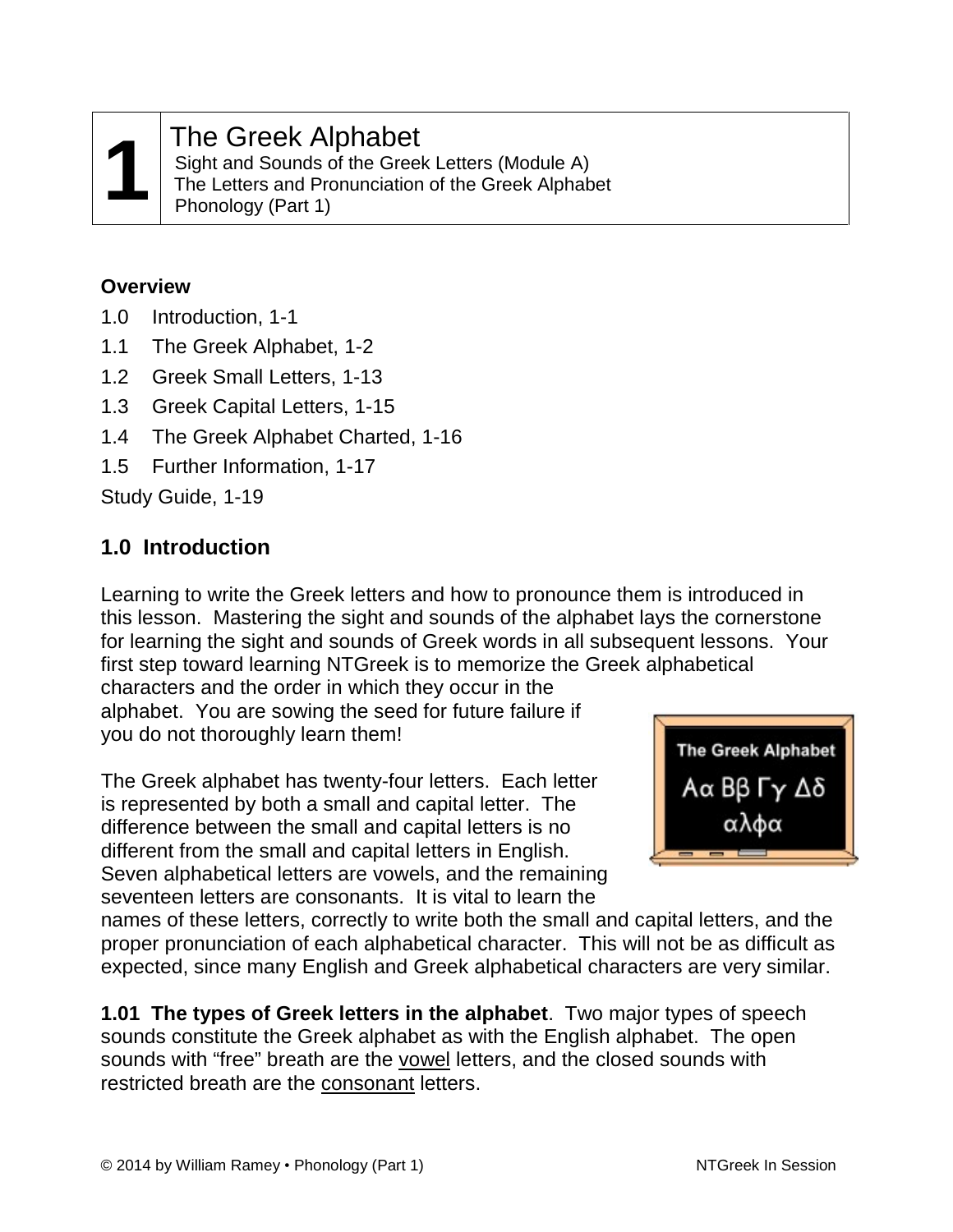When one says "ah" for the doctor, an open sound is made with free passage of breath. The sound may be made as long as there is breath. This sound is a vowel, as are all the other open and freely breathed sounds in speech. The various vowel sounds are enunciated by modification of the shape of the oral chamber, and by movements of the tongue and lips. There are seven vowel letters in the Greek alphabet.

\_\_\_\_\_\_\_\_\_\_\_\_\_\_\_\_\_\_\_\_\_\_\_\_\_\_\_\_\_\_\_\_\_\_\_\_\_\_\_\_\_\_\_\_\_\_\_\_\_\_\_\_\_\_\_\_\_\_\_\_\_\_\_\_\_\_\_\_\_\_

The open quality of vowels distinguishes them from another type of letter, the consonant. Simply stated, a consonant is any single letter that is not a vowel. The consonant letters are pronounced with the breath totally or partly blocked. This hindering of sound is done by the tongue, teeth, or lips. There are seventeen consonant letters in the Greek alphabet.

**1.02 The Greek alphabetical letters and sounds**. A sound sufficiently distinct from other sounds as to differentiate meaning is a *phoneme*. Each phoneme is represented in writing by a unique alphabetical letter. For example, the words

*The term "phoneme" is pronounced as fō nēm. The twenty-four Greek alphabetical characters represent twenty-four different phonemes.*

"pat" and "bat" have different meanings because the two consonant letters "p" and "b" are separate phonemes. Although the forming of these two letters by the lips is identical, the vocal cords are used with "b" but not with "p".

A word's phonetic pronunciation is produced by the quick succession of its individual letter phonemes. In "bat", the combined sound of each alphabetical letter ("b" + "a" + "t") yields the word's total phonetic sound. However, only context determines the meaning of the word (*i.e.*, "bat" as a stout wooden stick or club; "bat" as a nocturnal flying mammal; or "bat" as to move the eyelids quickly).

This lesson introduces each Greek alphabetical character's phoneme, as well as the pronunciation of each Greek alphabetical letter.

#### **1.1 The Greek Alphabet**

The approach in learning the Greek alphabet is first by seeing the individual capital and small letter, then correctly pronouncing and correctly writing them in their alphabetical order. Memorizing them in this order from the beginning will prove helpful later when using a Greek-English lexicon. A lexicon is more than a dictionary, for it also cites actual usages of a word within a document(s).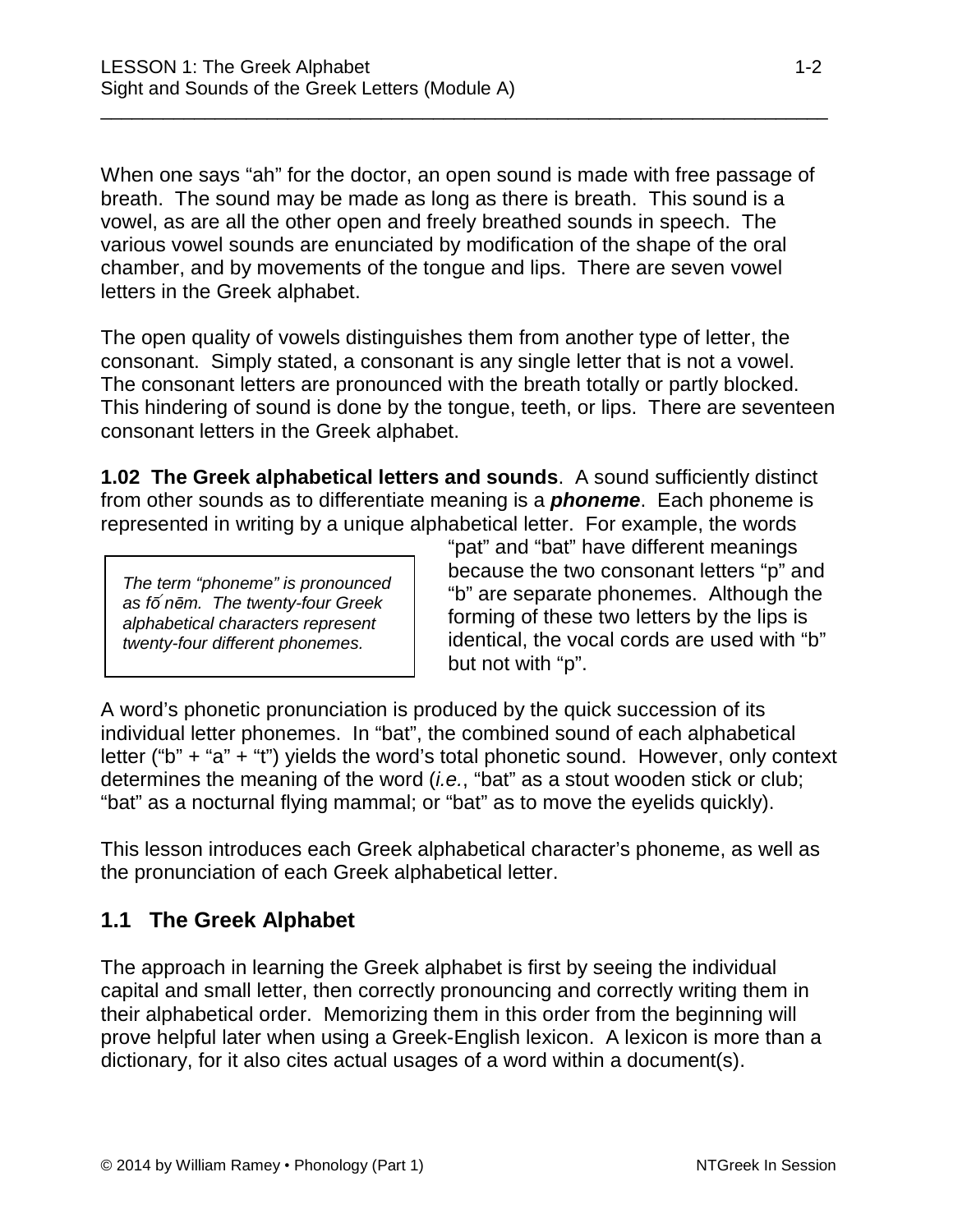The suggested procedure for learning the alphabet is straightforward. Use the provided practice Greek alphabet practice pages on pages 1-19 through 1-24. Proper penmanship while learning to write the Greek letters is an essential step in learning Greek. Possible confusion between the letters is avoided from the start if bad habits are not learned!

\_\_\_\_\_\_\_\_\_\_\_\_\_\_\_\_\_\_\_\_\_\_\_\_\_\_\_\_\_\_\_\_\_\_\_\_\_\_\_\_\_\_\_\_\_\_\_\_\_\_\_\_\_\_\_\_\_\_\_\_\_\_\_\_\_\_\_\_\_\_

Next, use the animated tutorial link below each Greek alphabetical letter to learn how properly to form the character and how its phoneme and alphabetical character is pronounced. On your practice sheets, practice writing both the capital and small Greek letters while listening to the letter's pronunciation.

As you listen to how an alphabetical character is pronounced, remember that the pronunciation of a letter's phoneme is learned by proper pronunciation of its alphabetical name. For example, the second letter in the Greek alphabet is  $\beta$ , and  $\beta$  is pronounced as the first letter in its alphabetical name,  $\beta$ n T $\alpha$  (*bēta*). Knowing how to pronounce the character's alphabetical name, therefore, is to know how to

*A Greek letter's phoneme has the same pronunciation as does the opening sound of its alphabetical letter's name.*

pronounce the Greek letter's phoneme. This is also true for all the remaining letters in the alphabet. A Greek letter's phoneme has the same pronunciation as does its initial sound of its alphabetical letter's name.

As stated before, the twenty-four letters of the Greek alphabet are divided into two types: seven are vowels and the remaining seventeen are consonants. Beginning on page 1-5, the order does not reflect these separate categories, but rather the Greek letters' proper alphabetical order.

Moreover, each of the twenty-four Greek letters is represented by two forms. The first letter illustrates the capital letter (or upper case), and then its corresponding small letter (or lower case) follows. The capital letters should be studied along with their matching small letters. The letters should be pronounced aloud several times while practicing writing them. The human eye must not carry the entire burden of learning and memorizing the alphabetical order of the Greek alphabet.

The arrow accompanying each case letter indicates the starting point and direction of flow when forming a Greek character. Greek is read from left to right like English. Therefore—if at all possible—a Greek letter should be written so that the final stroke ends to the furthest right where the next letter's stroke begins.

The Greek names for the lower case letters are spelled on the following pages with accompanying accents and breathing marks. Whereas these are for future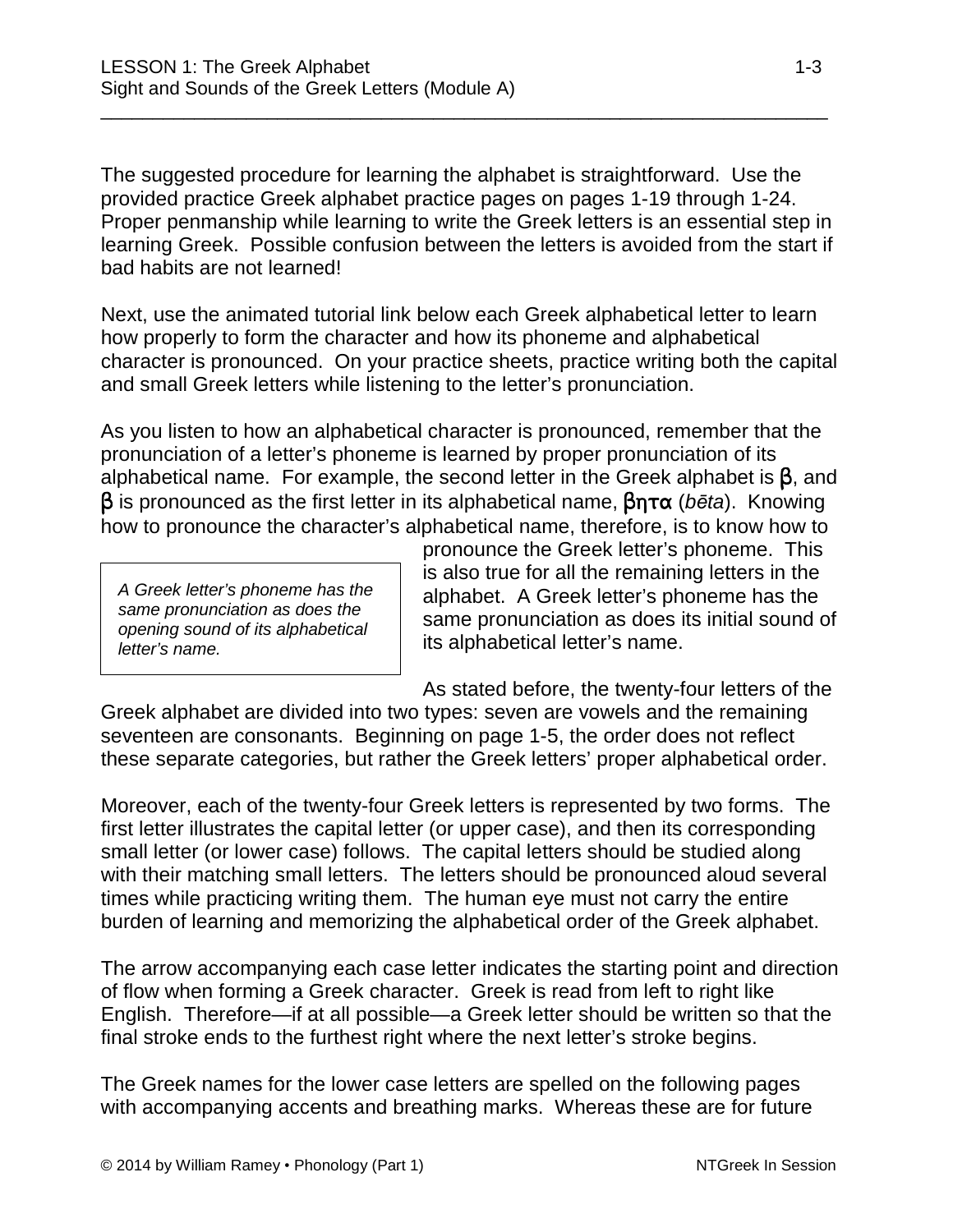reference they may be disregarded for the time being. You will begin to learn their importance in Lesson Five.

\_\_\_\_\_\_\_\_\_\_\_\_\_\_\_\_\_\_\_\_\_\_\_\_\_\_\_\_\_\_\_\_\_\_\_\_\_\_\_\_\_\_\_\_\_\_\_\_\_\_\_\_\_\_\_\_\_\_\_\_\_\_\_\_\_\_\_\_\_\_

The text boxes in the example below calls attention to the reason each piece of information concerning a Greek alphabetical letter is cited. Each alphabetical letter will follow the same pattern.

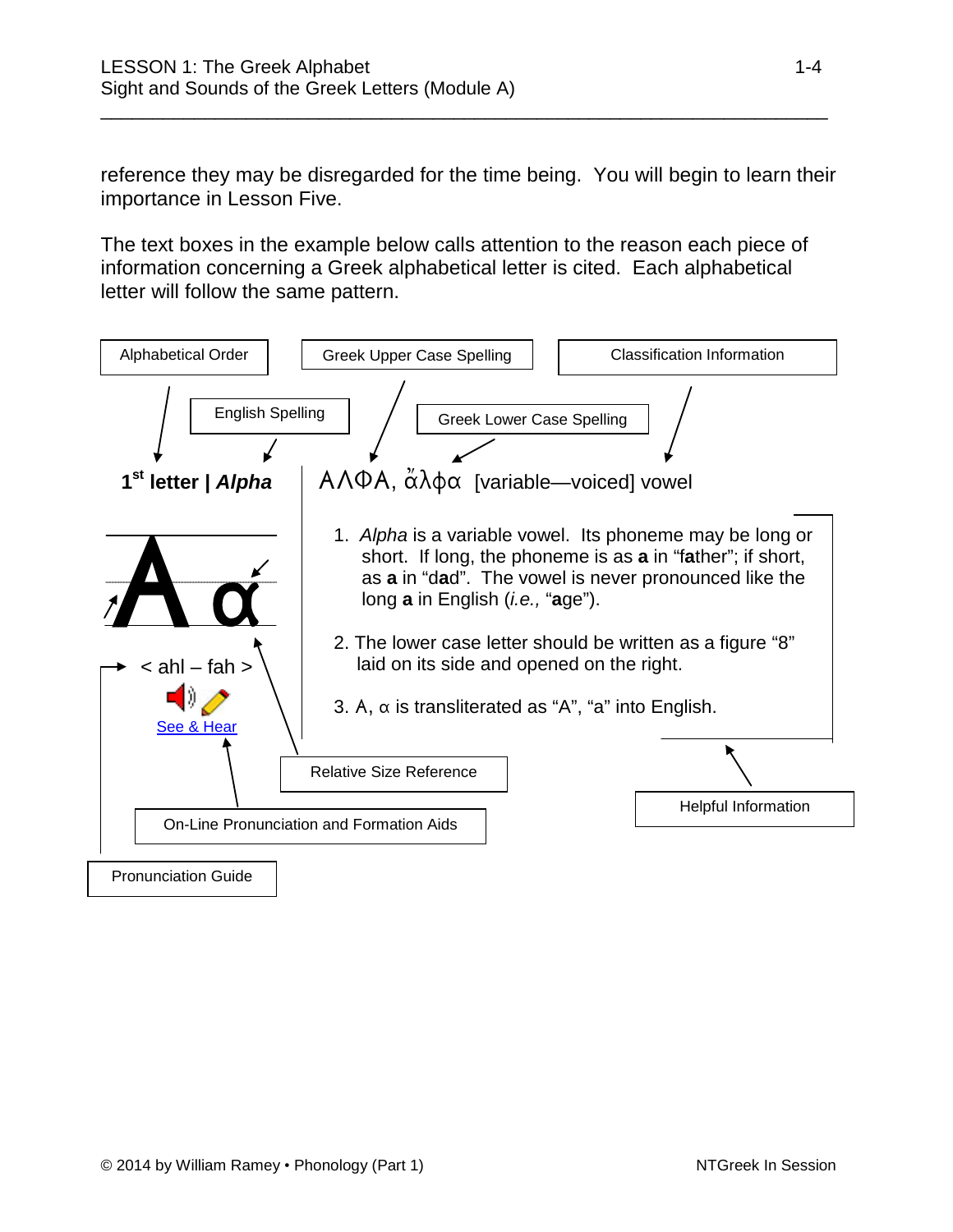Aa  $\le$  ahl – fah  $>$ [See &](https://www.inthebeginning.org/ntgreek/phonics/alphainstruction.htm) Hear  $B. \beta$  $<$  bay  $-$  tah  $>$ [See &](https://www.inthebeginning.org/ntgreek/phonics/betainstruction.htm) Hear  $\Gamma_{\rm Y}$  $\le$  g[ahm –](http://www.inthebeginning.org/ntgreek/phonics/gammainstruction.htm) ma  $>$ <u>[See &](https://www.inthebeginning.org/ntgreek/phonics/gammainstruction.htm) Hear</u>

**1<sup>st</sup> letter |** *Alpha* | AΛΦΑ, ἆλφα [variable—voiced] vowel

\_\_\_\_\_\_\_\_\_\_\_\_\_\_\_\_\_\_\_\_\_\_\_\_\_\_\_\_\_\_\_\_\_\_\_\_\_\_\_\_\_\_\_\_\_\_\_\_\_\_\_\_\_\_\_\_\_\_\_\_\_\_\_\_\_\_\_\_\_\_

- 1. *Alpha* is a variable vowel. Its phoneme may be long or short. If long, the phoneme is as **a** in "f**a**ther"; if short, as **a** in "d**a**d". The vowel is never pronounced like the long **a** in English (*i.e.,* "**a**ge").
- 2. The lower case letter should be written as a figure "8" laid on its side and opened on the right.
- 3. A,  $\alpha$  is transliterated as "A", "a" into English.

**2<sup>nd</sup> letter |** *B***ēta** | BHTA, βητα [labial—voiced] consonant

- 1. *Bēta* is a labial consonant. Its phoneme is pronounced by the closure of the lips and the vocal cords vibrate when pronouncing the phoneme. Its phoneme is as the **b** in "**b**all".
- 2. The upper case letter is identical to its English counterpart. The lower case letter looks similar to its upper case letter, except that it has a tail dropping below the base line. Begin the letter with an upward stroke below the line.
- 3.  $B, \beta$  is transliterated as "B", "b" into English.

#### **3<sup>rd</sup> letter |** *Gamma* | ΓΑΜΜΑ, γάμμα [palatal—voiced] consonant

- 1. *Gamma* is a palatal consonant, formed in the back of the throat by the closure of the tongue against the soft palate. Vocal cords vibrate. Its phoneme is as the **g** in "**g**ot"—never as the **g** in "**g**in".
- 2. The lower case letter's "tail" drops below the base line. The lower and upper case letters look very different from each other.
- 3.  $\Gamma$ ,  $\gamma$  is transliterated as "G", "g" into English.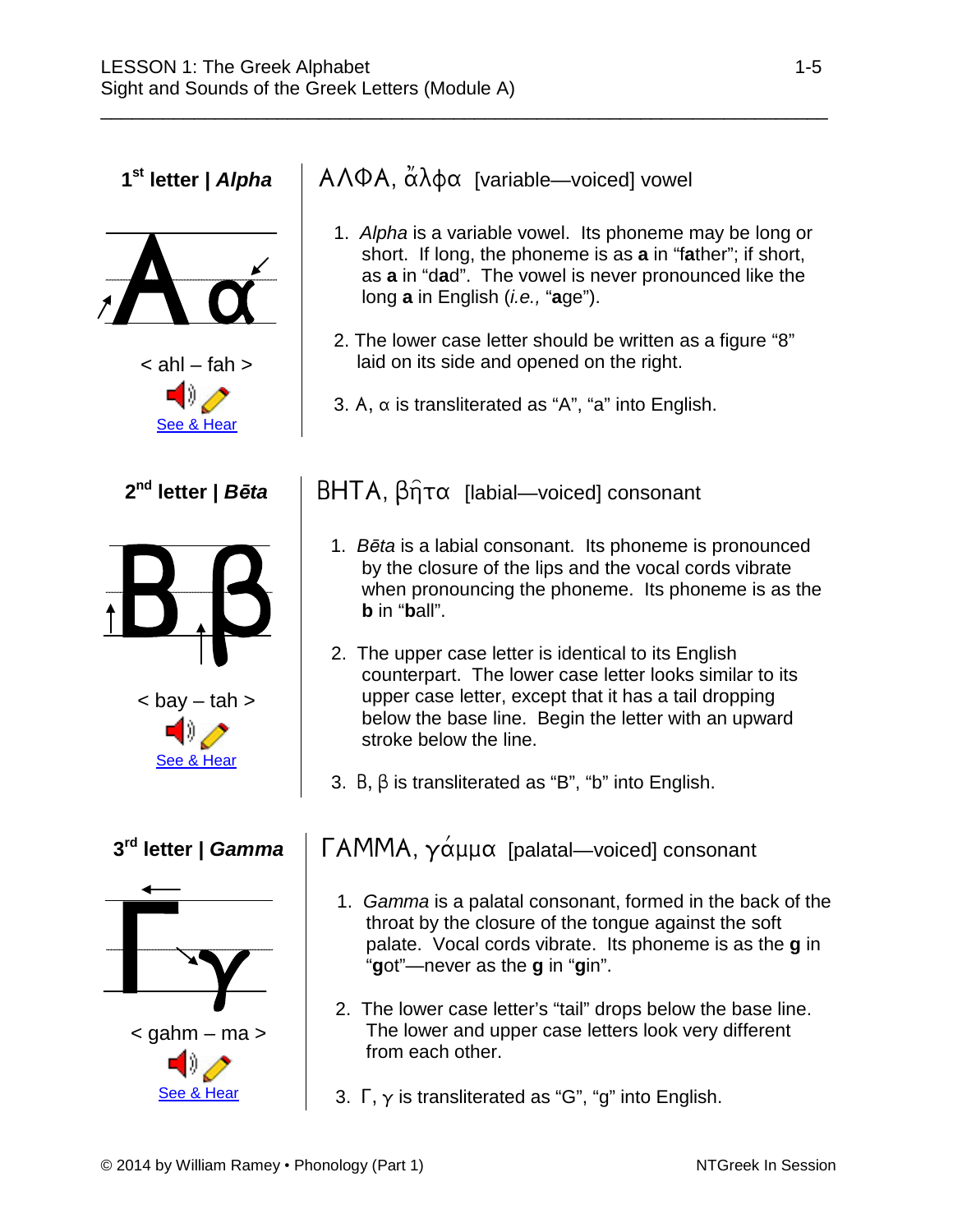$\le$  [dell –](http://www.inthebeginning.org/ntgreek/phonics/deltainstruction.htm) [tah](http://www.inthebeginning.org/ntgreek/phonics/deltainstruction.htm)  $>$ [See &](https://www.inthebeginning.org/ntgreek/phonics/deltainstruction.htm) Hear EE < eh – [pseeh –](http://www.inthebeginning.org/ntgreek/phonics/epsiloninstruction.htm) lawn > [See &](https://www.inthebeginning.org/ntgreek/phonics/epsiloninstruction.htm) Hear ZÇ < zay – tah > [See &](https://www.inthebeginning.org/ntgreek/phonics/zetainstruction.htm) Hear

 $\bar{\nabla}$ 

#### **4<sup>th</sup> letter |** *Delta* | ΔΕΛΤΑ, δέλτα [dental—voiced] consonant

\_\_\_\_\_\_\_\_\_\_\_\_\_\_\_\_\_\_\_\_\_\_\_\_\_\_\_\_\_\_\_\_\_\_\_\_\_\_\_\_\_\_\_\_\_\_\_\_\_\_\_\_\_\_\_\_\_\_\_\_\_\_\_\_\_\_\_\_\_\_

- 1. *Delta* is a dental consonant, formed with the tip of the tongue behind the upper teeth. The vocal cords vibrate. Its phoneme is as the **d** in "**d**og".
- 2. The lower and upper case letters look very different. Both case letters may be completed in a single stroke.
- 3.  $\Delta$ ,  $\delta$  is transliterated as "D", "d" into English.

#### **5<sup>th</sup> letter |** *Epsīlon* **| Ε ΨΙΛΟΝ, ε ψιλόν [short—voiced] vowel**

- 1. *Epsīlon* is a short vowel. It is always pronounced short. Its phoneme is as the **e** in "n**e**t". The vowel is always short and is never pronounced like the English long **e** as in "**e**qual". Its corresponding long phoneme is *ēta* (HTA).
- 2. Be sure to differentiate between the lower case English "e" and the Greek "s" when written.
- 3.  $E$ ,  $\varepsilon$  is transliterated as "E", "e" into English.

**6th letter |** *Zēta* [compound—continuant] consonant

- 1. *Zēta* is a compound consonant. Its phoneme is a combination of  $\delta$  + [unvoiced]  $\sigma$ , or  $\delta$  + [voiced]  $\sigma$ . Respectively, its initial phoneme is as the **z** in "ga**z**e", and its medial phoneme as d**z** in "a**dz**".
- 2. The lower and upper case letters look different. The small letter's "tail" curls and drops below the base line.
- 3.  $\mathsf{Z}, \mathsf{C}$  is transliterated as "Z", "z" into English.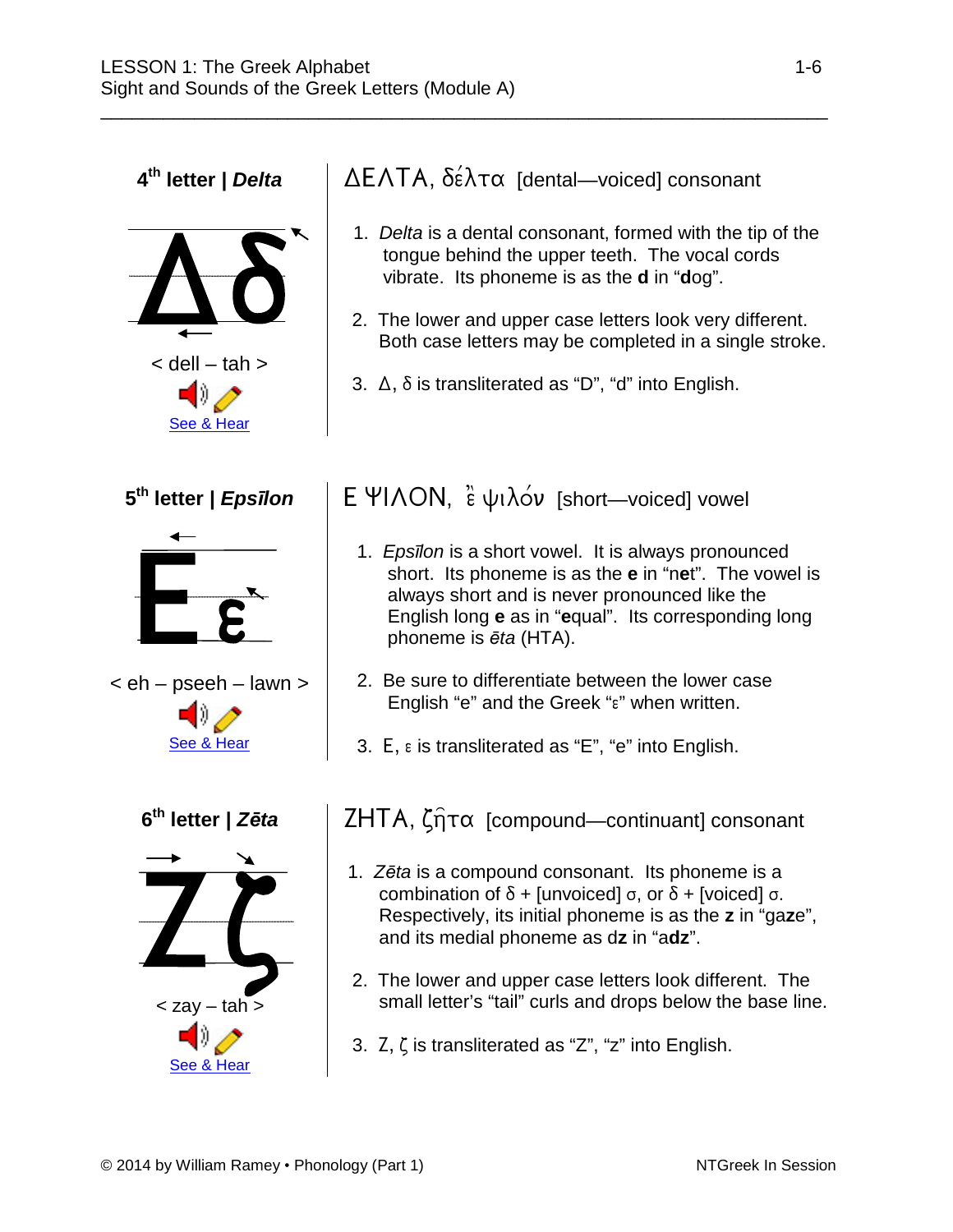Hn  $\lt$  av  $-$  [tah](http://www.inthebeginning.org/ntgreek/phonics/etainstruction.htm)  $>$ [See &](https://www.inthebeginning.org/ntgreek/phonics/etainstruction.htm) Hear  $\Theta \theta$  $\lt$  thay  $-$  [tah](http://www.inthebeginning.org/ntgreek/phonics/thetainstruction.htm)  $>$ [See &](https://www.inthebeginning.org/ntgreek/phonics/thetainstruction.htm) Hear  $\langle \mathsf{vi} - \mathsf{oh} \cdot \mathsf{t} \mathsf{ah} \rangle$ 

#### **7<sup>th</sup> letter |** *Ēta* | HTA, ἦτα [long—voiced] vowel

\_\_\_\_\_\_\_\_\_\_\_\_\_\_\_\_\_\_\_\_\_\_\_\_\_\_\_\_\_\_\_\_\_\_\_\_\_\_\_\_\_\_\_\_\_\_\_\_\_\_\_\_\_\_\_\_\_\_\_\_\_\_\_\_\_\_\_\_\_\_

- 1. *Ēta* is a long vowel. It is always pronounced long. Its phoneme is as **a** in "g**a**te" or **e** in "ob**e**y". Its corresponding short phoneme is *epsīlon*.
- 2. The lower case letter looks like an English "n". However, it is pronounced very differently! The stroke ends below the base line.
- 3. H,  $\eta$  is transliterated as " $\bar{E}$ ", " $\bar{e}$ " into English. Always employ the macron mark above *ēta* to differentiate it from the short vowel *epsīlon*.

**8<sup>th</sup> letter |** *Thēta* | ΘΗΤΑ, θητα [dental—aspirate] consonant

- 1. *Thēta* is a dental consonant, formed with the tip of the tongue behind the upper teeth, with its sound accompanied with a strong emission of breath. Its phoneme is as the **th** in "**th**ing"—never as **th** in "**th**is".
- 2. The lower case letter may be written without lifting the pen.
- 3.  $\Theta$ ,  $\theta$  is transliterated by two consonants into English, "Th", "th".

**9<sup>th</sup> letter |** *lōta* | IΩTA, ι $\hat{\omega}$ τα [variable—voiced] vowel

- 1. *Iōta* is a variable vowel. Its phoneme may be pronounced long or short. If long, the phoneme is as **i** in "mach**i**ne"; if short, as **i** in "h**i**t". *Iōta* is never pronounced like the English long "i" (*i.e.*, "kite").
- 2. The lower case letter is never dotted as the English "i".
- 3.  $\vert$ , is transliterated as "I", "i" into English.

[See &](https://www.inthebeginning.org/ntgreek/phonics/iotainstruction.htm) Hear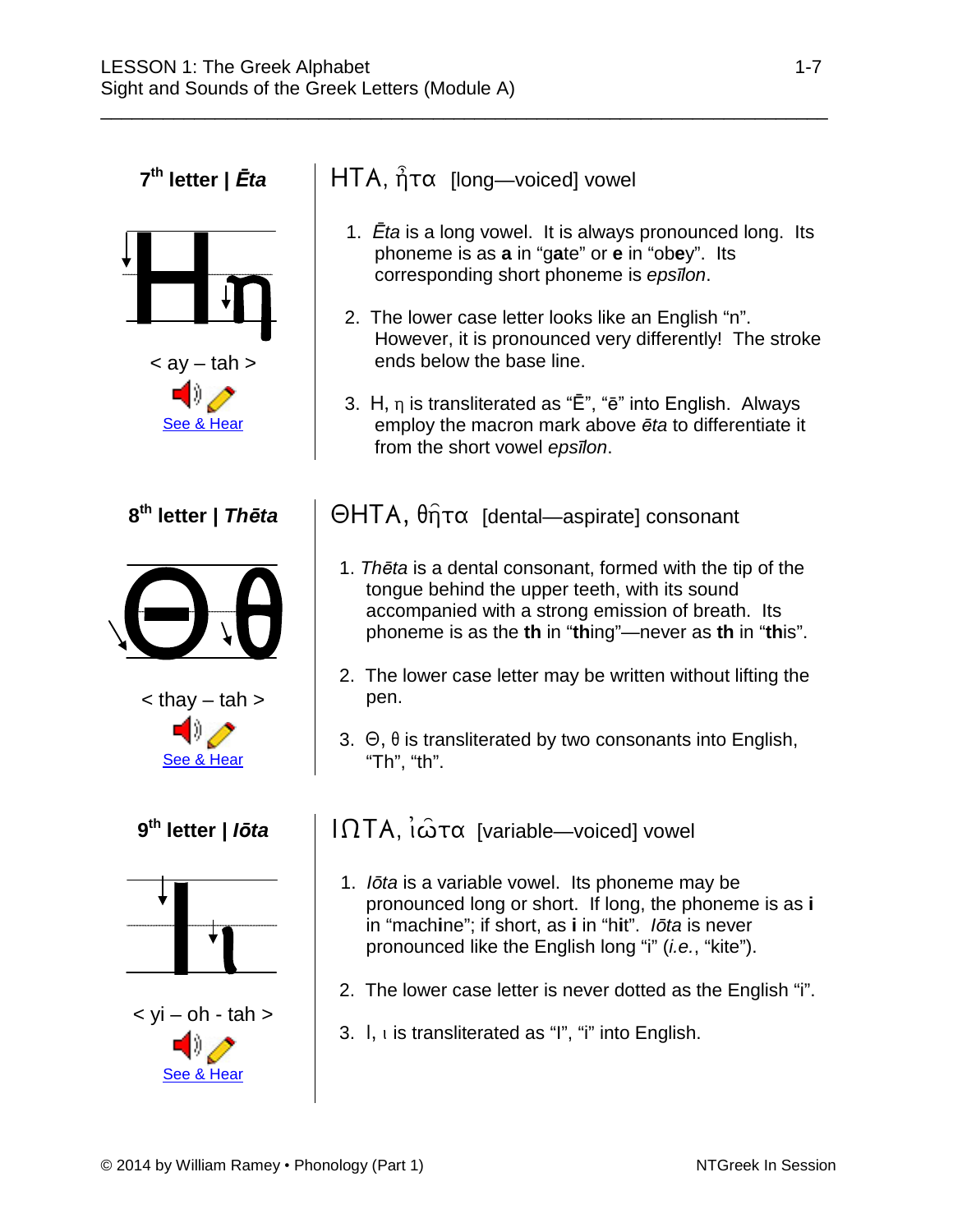$K_{K}$  $<$  kap  $-$  [pah](http://www.inthebeginning.org/ntgreek/phonics/kappainstruction.htm)  $>$ [See &](https://www.inthebeginning.org/ntgreek/phonics/kappainstruction.htm) Hear as the **k** in "**k**in". counterparts.  $\Lambda\lambda$  $\leq$  l[ahm –](http://www.inthebeginning.org/ntgreek/phonics/lambdainstruction.htm) [da](http://www.inthebeginning.org/ntgreek/phonics/lambdainstruction.htm)h  $>$ [See &](https://www.inthebeginning.org/ntgreek/phonics/lambdainstruction.htm) Hear  $M_{\mu}$  $<$  mew  $>$ [See &](https://www.inthebeginning.org/ntgreek/phonics/muinstruction.htm) Hear the **m** in "**m**an". distinguish it from *upsīlon*.

#### **10<sup>th</sup> letter |** *Kappa* | KAΠΠΑ, κάππα [palatal—unvoiced] consonant

\_\_\_\_\_\_\_\_\_\_\_\_\_\_\_\_\_\_\_\_\_\_\_\_\_\_\_\_\_\_\_\_\_\_\_\_\_\_\_\_\_\_\_\_\_\_\_\_\_\_\_\_\_\_\_\_\_\_\_\_\_\_\_\_\_\_\_\_\_\_

- 1. *Kappa* is a palatal consonant, formed in the back of the throat by the closure of the tongue against the soft palate. The vocal cords do not vibrate. Its phoneme is
- 2. Both case letters are formed like their English
- 3.  $K$ ,  $\kappa$  is transliterated as "K", "k" into English.

#### **11<sup>th</sup> letter |** *Lambda* | ΛΑΜΒΔΑ, λάμβδα [liquid—continuant] consonant

- 1. *Lambda* is a liquid consonant. Air is allowed to pass through the oral cavity while its phoneme is pronounced. Its phoneme is as the **l** in "**l**ot".
- 2. The lower case letter has a hook at the top that slants to the left. The upper case letter looks like *delta*, except that there is not a base line stroke.
- 3.  $\Lambda$ ,  $\lambda$  is transliterated as "L", "l" into English.

**12<sup>th</sup> letter |** *Mū* | MY, μυ [nasal labial—voiced continuant] consonant

- 1. *Mū* is a nasal labial consonant. Its phoneme is formed by the rounding of the lips, with most of the sound allowed to pass through the nasal cavity instead of the mouth. The vocal cords vibrate. Its phoneme is as
- 2. The lower and upper case letters look different. The lower case letter has a tail. Sufficient tail helps
- 3. M,  $\mu$  is transliterated as "M", "m" into English.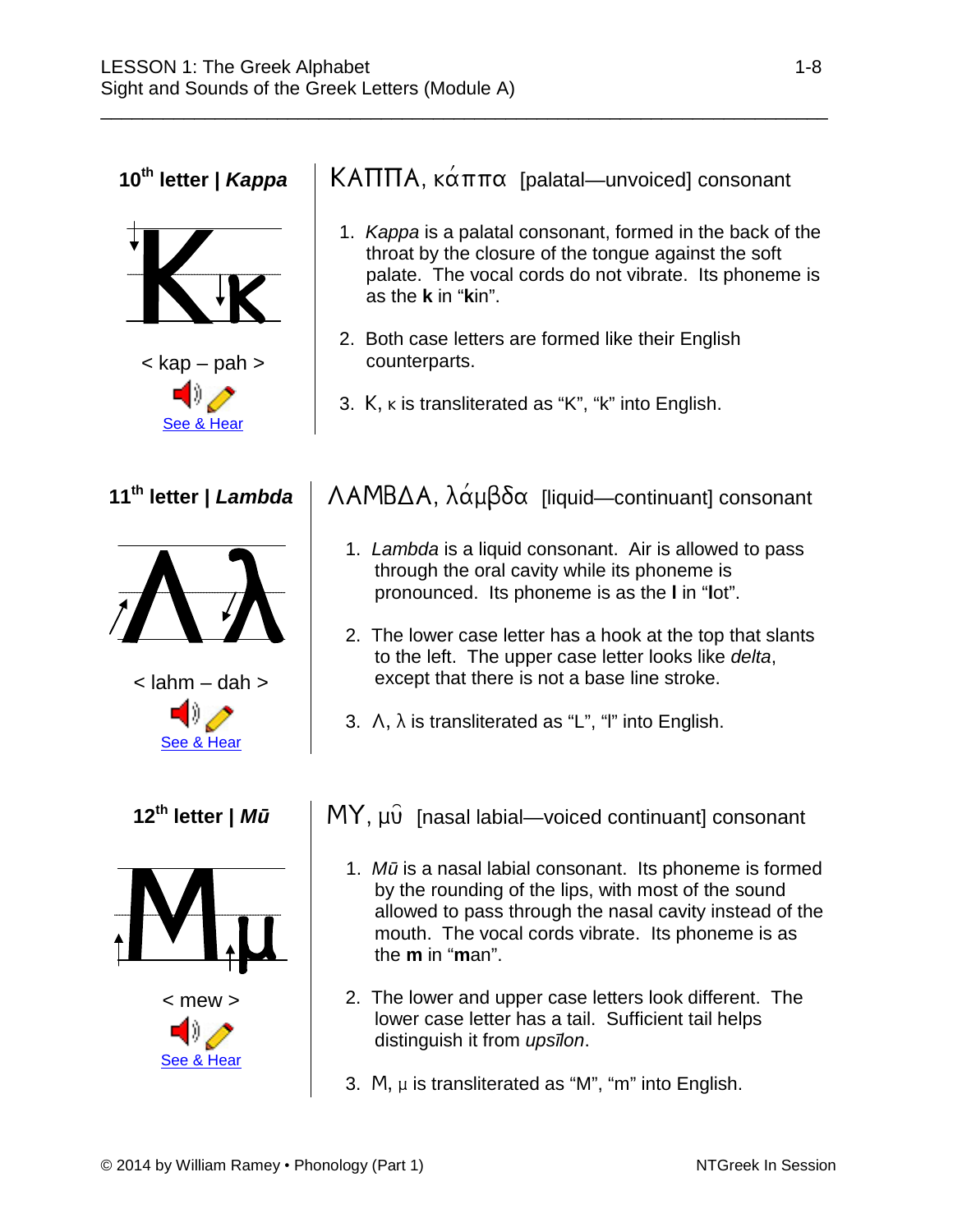[See &](https://www.inthebeginning.org/ntgreek/phonics/nuinstruction.htm) Hear  $-5$  $<$   $x -$  [see](http://www.inthebeginning.org/ntgreek/phonics/xsiinstruction.htm)  $>$ [See & Hear](https://www.inthebeginning.org/ntgreek/phonics/xsiinstruction.htm)

Nv

 $<$  new  $>$ 





**13<sup>th</sup> letter | N***ū* | NY, v $\hat{v}$  [nasal dental—voiced continuant] consonant

\_\_\_\_\_\_\_\_\_\_\_\_\_\_\_\_\_\_\_\_\_\_\_\_\_\_\_\_\_\_\_\_\_\_\_\_\_\_\_\_\_\_\_\_\_\_\_\_\_\_\_\_\_\_\_\_\_\_\_\_\_\_\_\_\_\_\_\_\_\_

- 1. *Nū* is a nasal dental continuant consonant. The tongue is pressed against the alveolar ridge with its sound forced up through the nasal cavity while the air is not complete stopped. The vocal cords vibrate. Its phoneme is as the **n** in "**n**ew".
- 2. The lower case letter must not be confused with the English letter "v". *Nū* and *upsīlon* are often confused. Write *nū* pointed at the bottom and turn the right upward stroke inward at the top.
- 3. N,  $\nu$  is transliterated as "N", "n" into English.
- **14<sup>th</sup> letter |** *Xsī* |  $\Xi$ ,  $\Xi$ ,  $\Xi$  [compound—unvoiced continuant] consonant
	- 1. *Xsī* is a compound consonant. Its phoneme is a combination of  $k +$  [unvoiced]  $\sigma$ . Its phoneme is approximate to **x** in "a**x**e" or in "si**x**".
	- 2. The lower and upper case letters are very different. The lower case letter is distinctive with a curl stroke at the top and bottom.
	- 3.  $\Xi$ ,  $\xi$  is transliterated "Xs", "xs" or "X", "x" in English.

## 15<sup>th</sup> letter | *Omīkron* | Ο ΜΙΚΡΟΝ, ὂ μικρόν [short-voiced] vowel

- 1. O*mīkron* is a short vowel. It is always pronounced short. Its phoneme is as the **o** in "p**o**t". The corresponding long phoneme is *ōmega*.
- 2. Both case letters are written like their English counterparts. The alphabetical character's name may be spelled as *omīkron* or *omīcron*.
- 3.  $O$ ,  $o$  is transliterated into English as "O", "o".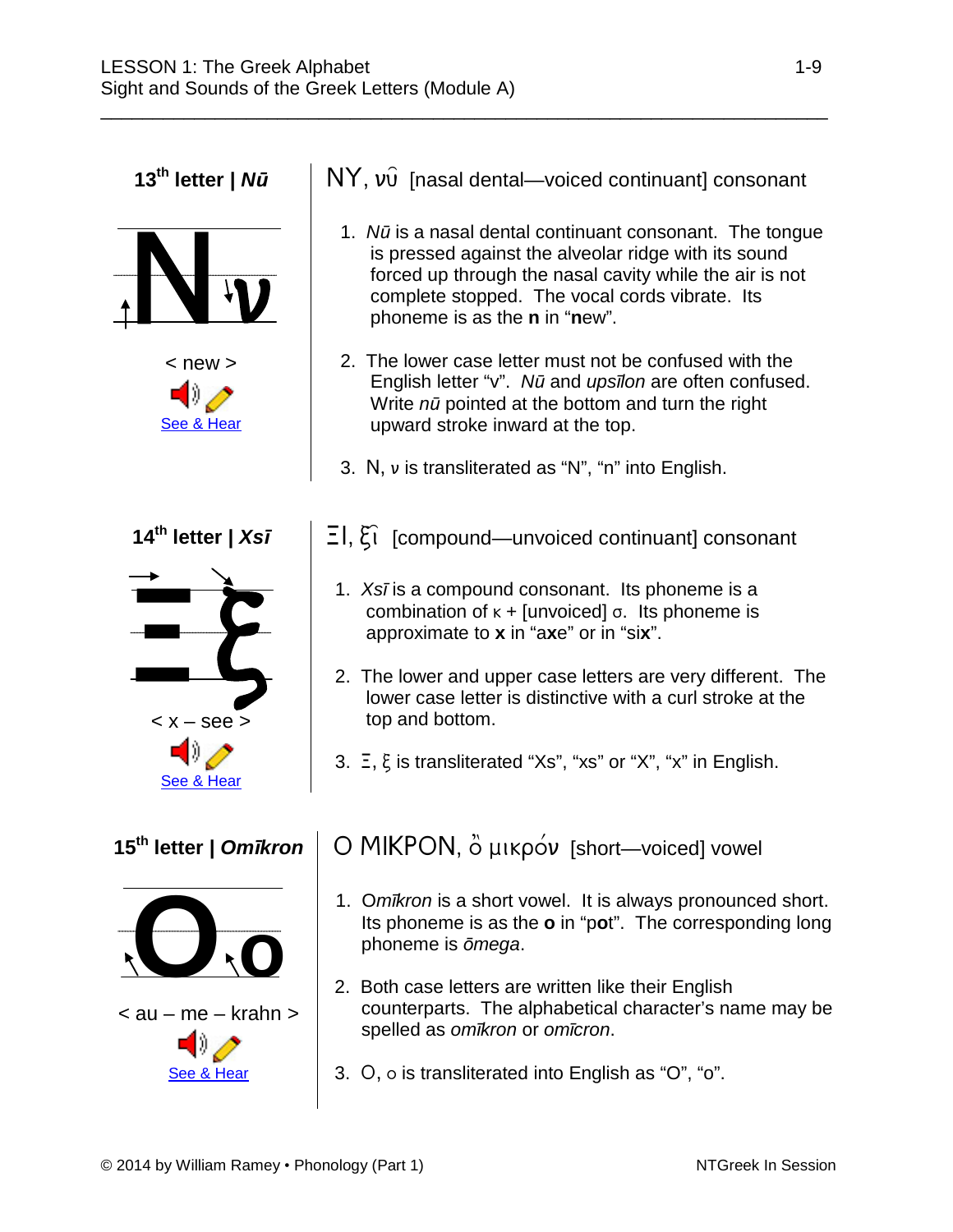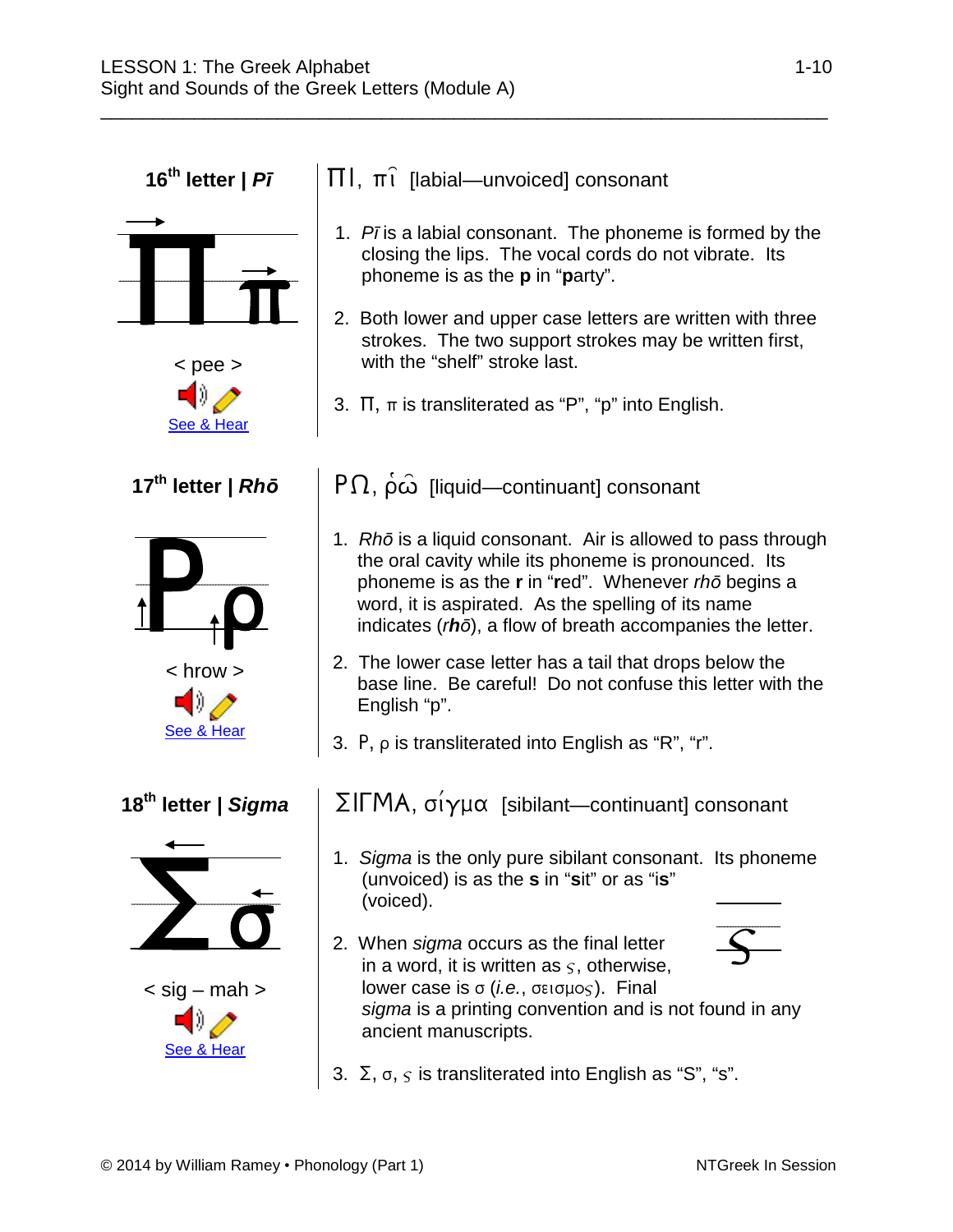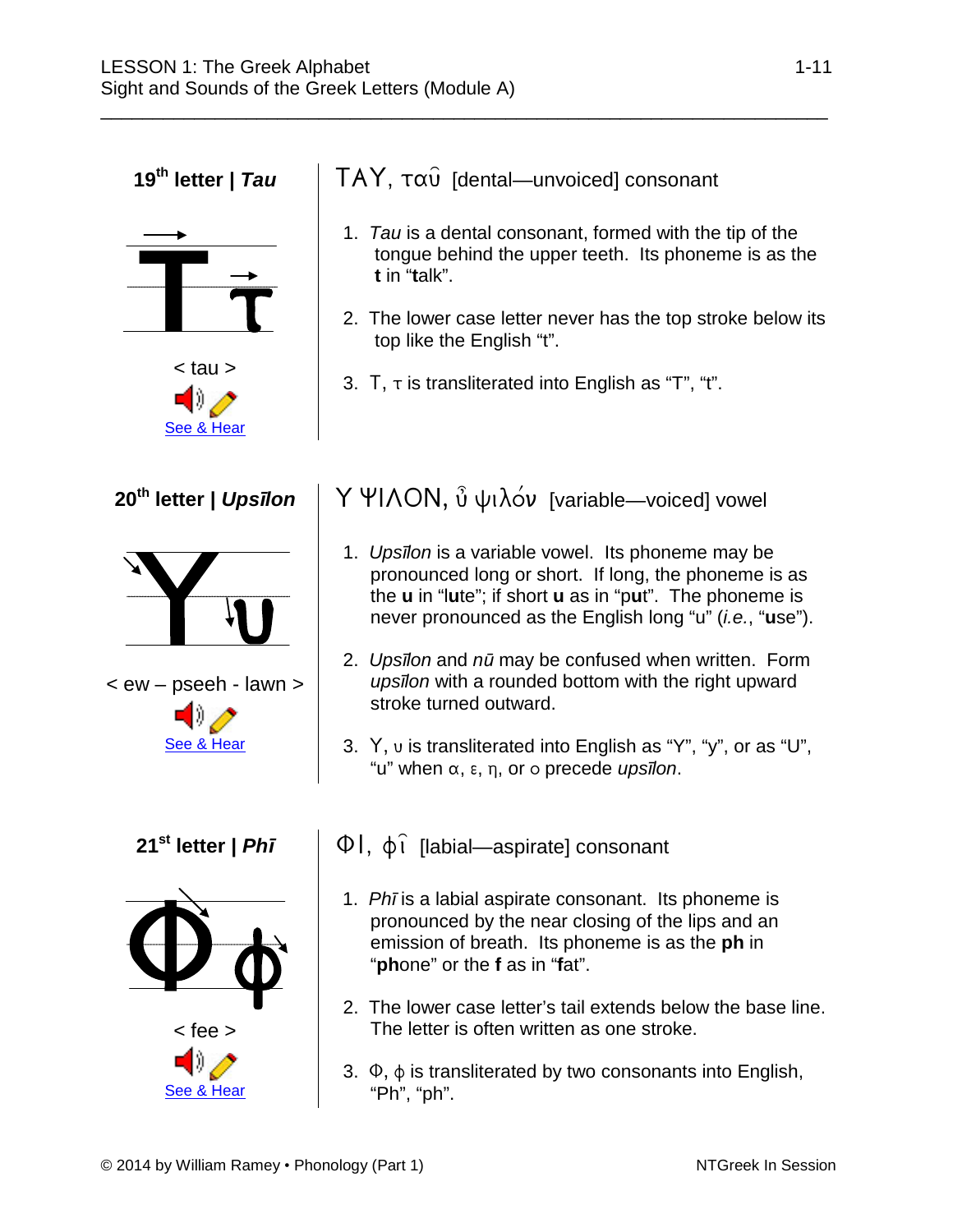**22<sup>nd</sup> letter |** *Chī*  $|\times|$ ,  $\times$  [palatal—aspirate] consonant  $\mathbf{X}_{\mathbf{X}}$ < khey > [See &](https://www.inthebeginning.org/ntgreek/phonics/chiinstruction.htm) Hear 1. *Chī* is a palatal aspirate consonant. It is formed in the throat by the closure of the tongue against the soft palate while allowing air to pass. Its phoneme is as the **ch** in "**ch**emist", or the **k** in "**k**iosk". The phoneme may be easily confused with *kappa* unless it is remembered that the breath is not entirely cut off with *chī*. 2.  $X$ ,  $X$  is transliterated by two consonants into English, "Ch", "ch". **23<sup>rd</sup> letter | Ps***ī* |  $\forall$  |,  $\psi$  i [compound—unvoiced continuant] consonant  $\Psi_{\Psi}$ [< psee >](http://www.inthebeginning.org/ntgreek/phonics/psiinstruction.htm) [See &](https://www.inthebeginning.org/ntgreek/phonics/psiinstruction.htm) Hear 1. *Psī* is a compound consonant. The phoneme is a combination of  $\pi$  + [unvoiced]  $\sigma$ . Initial phoneme is as the **ps** in "**ps**alms", and its medial or final phoneme is as the **ps** in "li**ps**" or "ta**ps**". 2. The lower case letter's stem drops below the base line. 3.  $\forall$ ,  $\psi$  is transliterated by two consonants into English, "Ps", "ps". **24<sup>th</sup> letter | Ōmega** | Ω MEΓΑ, ὦ μέγα [long—voiced] vowel  $\Omega$   $\omega$  $\epsilon$  oh – [may –](http://www.inthebeginning.org/ntgreek/phonics/omegainstruction.htm) gah  $>$ <u>[See & Hear](https://www.inthebeginning.org/ntgreek/phonics/omegainstruction.htm)</u> 1. *Ōmega* is a long vowel. Its phoneme is always pronounced long. Phoneme is as **o** in "n**o**te". 2. Do not confuse the lower case letter with the English "w". 2.  $\Omega$ ,  $\omega$  is transliterated as " $\bar{O}$ ", " $\bar{o}$ " into English. Always employ the macron mark above *ōmega* to differentiate it from the short vowel *omīkron*.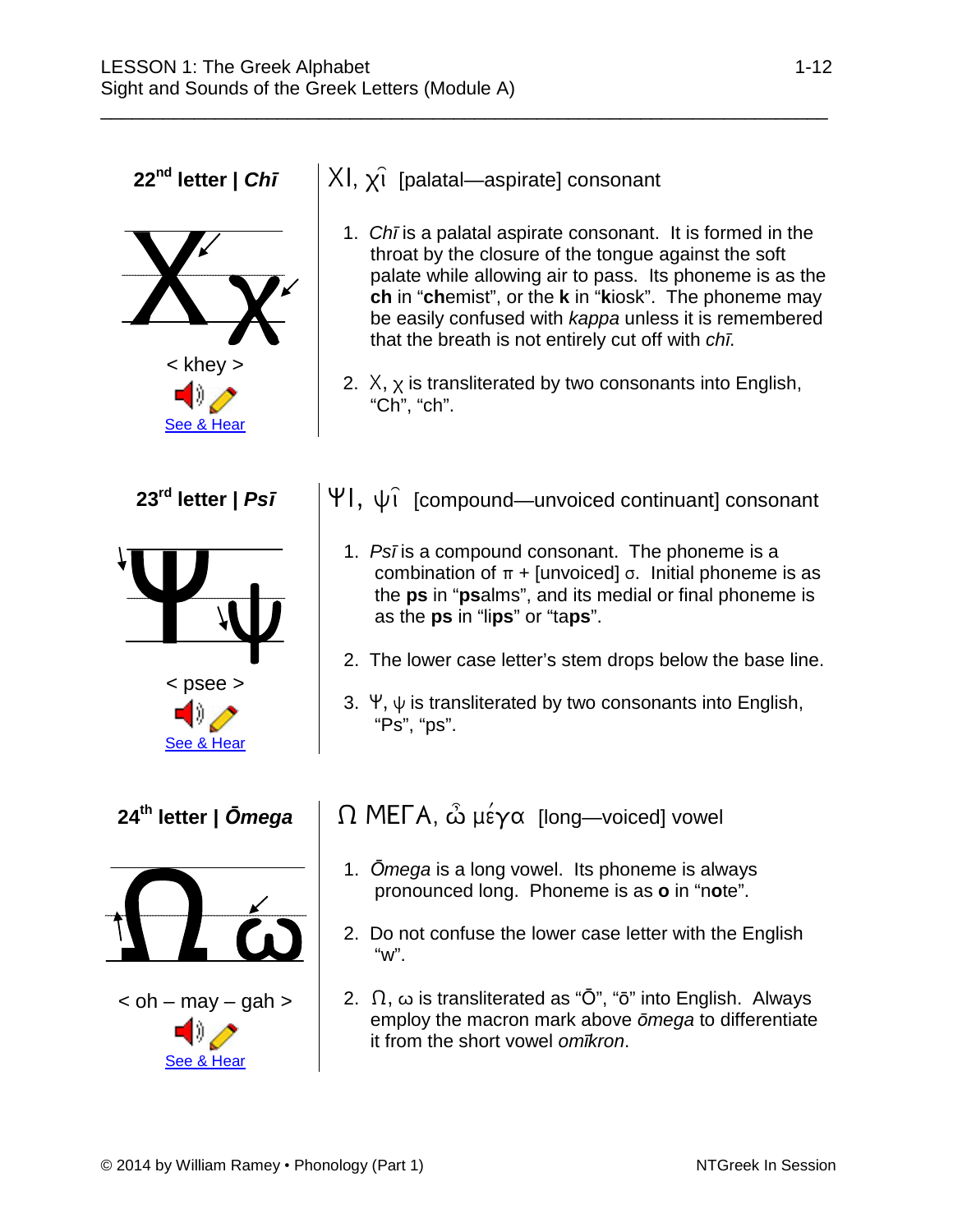**1.1.1 Memorizing the Greek alphabet**. Similarities exist between the Greek and English alphabetical letters. These similarities exist in form (orthography) and sound (phoneme). The Greek alphabetical order parallels the English for a while, then differs, and then begins to parallel again. It is recommended that the Greek alphabet be memorized in five groups of letters, each beginning with a familiar looking English corresponding vowel:  $\alpha$  (alpha),  $\varepsilon$  (eps*īlon*),  $\iota$  (*iōta*),  $\circ$  (*omīkron*), and **v** (*upsīlon*). These suggested groupings follow.

\_\_\_\_\_\_\_\_\_\_\_\_\_\_\_\_\_\_\_\_\_\_\_\_\_\_\_\_\_\_\_\_\_\_\_\_\_\_\_\_\_\_\_\_\_\_\_\_\_\_\_\_\_\_\_\_\_\_\_\_\_\_\_\_\_\_\_\_\_\_

| $A\alpha$          | Bβ       | $\Gamma_Y$                | $\Delta \delta$ |            |           |
|--------------------|----------|---------------------------|-----------------|------------|-----------|
| $E_{\epsilon}$     | Zζ       | $H_{n}$                   | $\Theta\theta$  |            |           |
|                    | Kĸ       | Λλ                        | $M_{\mu}$       | Nν         | $\Xi \xi$ |
| $\mathsf{O} \circ$ | $\Pi\pi$ | $P_{\rho}$                | $\Sigma$ σς     | Гτ         |           |
| Yυ                 | Φφ       | $\mathsf{X}_{\mathsf{X}}$ | Ψψ              | $\Omega$ ω |           |

Listen to [the Greek Alphabet](https://www.inthebeginning.org/ntgreek/alphabet/alphabet.mp3)

#### **1.2 Greek Small Letters**

**1.2.1** Eleven of the Greek lower case letters do not extend below the line, and are approximately as wide as they are high. The height of these lower case letters are one-half of the height of their corresponding upper case letters.

[Listen to these eleven letters](https://www.inthebeginning.org/ntgreek/lesson1/mp3/1_2_1.mp3)

#### $\alpha$ <sup>1</sup>  $\epsilon$  1<sup>2</sup>  $K$   $V$ <sup>3,4</sup> O<sup>5</sup> TT O<sup>5</sup>  $\sigma$ <sup>5</sup>  $\tau$  11<sup>3</sup> 60

- 1.  $\alpha$  (*alpha*) should be written as a figure 8 laid on its side and opened on the right, and not as the English "a".
- 2. The (*iōta*) is never dotted.
- 3. The letters  $v(n\bar{u})$  and  $v(n\bar{v})$  are easily confused. Write v pointed at the bottom and turn the right upward stroke inward at the top;  $\nu$  is written rounded at the bottom with the right straight upward stroke.
- 4. N, v ( $n\bar{u}$ ) should not be confused with the English "v". The English "v" has no Greek counterpart. Furthermore, never say "n" for  $v$ .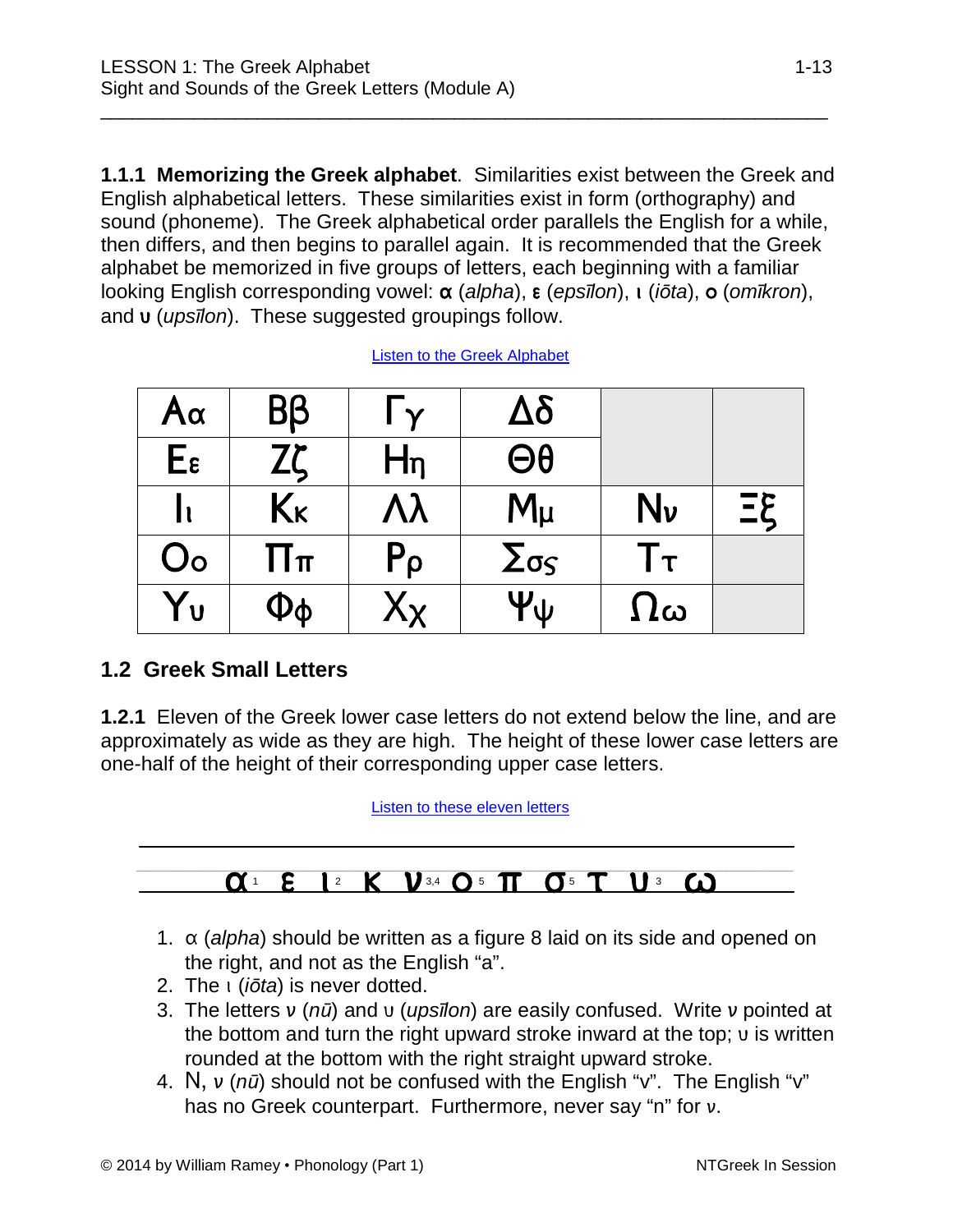5. There is another pair of letters other than  $\nu$  and  $\nu$  which may be confused except for a small, but a very important difference: *omīkron* (o) and *sigma* (). Notice that *sigma* wears a "hat" whereas *omīkron* does not.

**1.2.2** Eight Greek lower case letters rest on the line and extend below it, and are as high as those in §1.2.1. None of their corresponding upper case letters drop below the line.

\_\_\_\_\_\_\_\_\_\_\_\_\_\_\_\_\_\_\_\_\_\_\_\_\_\_\_\_\_\_\_\_\_\_\_\_\_\_\_\_\_\_\_\_\_\_\_\_\_\_\_\_\_\_\_\_\_\_\_\_\_\_\_\_\_\_\_\_\_\_

[Listen to these eight letters](https://www.inthebeginning.org/ntgreek/lesson1/mp3/1_2_2.mp3)



- 1. Both  $\gamma$  (*gamma*) and  $\chi$  (*chī*) may be written crossing the line.
- 2.  $\pi$  ( $\bar{\epsilon}$ *ta*) and  $\varsigma$  (final *sigma*) are not usually made to extend as far below the line as the others in this group.
- 3. A sufficient stem on  $\mu$  ( $m\bar{a}$ ) distinguishes it from v (*upsīlon*). Notice these distinctions in the following word pairs:  $\kappa$   $\acute{\sigma}$   $\mu$ ou -  $\kappa$   $\acute{\sigma}$  $\mu$ ov,  $\tau$ ύπου - τύπον.
- 4. P, ρ (*rh* $\bar{o}$ ) must not be confused with "P/p" in English, nor ω ( $\bar{o}$ *mega*) with the English "w".
- 5. There is one *sigma* with two forms. It is written  $\sigma$  at the beginning or in the middle of a word, and  $\varsigma$  at the end. Examples:  $\sigma \circ \varsigma$ ,  $\nu \circ \sigma \circ \varsigma$ ,  $\sigma \epsilon \circ \sigma \mu \circ \varsigma$ .
- 6. The stems of  $\phi$  (*phī*) and  $\psi$  (*psī*) extend above the middle line.

**1.2.3** Three of the Greek lower case letters rest on the line, but are twice as high as in §1.2.1 above. These letters are *delta*, *thēta*, and *lambda*. These lower case letters' height corresponds to their upper case letters.

[Listen to these three letters](https://www.inthebeginning.org/ntgreek/lesson1/mp3/1_2_3.mp3)



**1.2.4** Three of the lower case letters extend above and below the line. These letters are *bēta*, z*ēta*, and *xs*ī.

[Listen to these three letters](https://www.inthebeginning.org/ntgreek/lesson1/mp3/1_2_4.mp3)

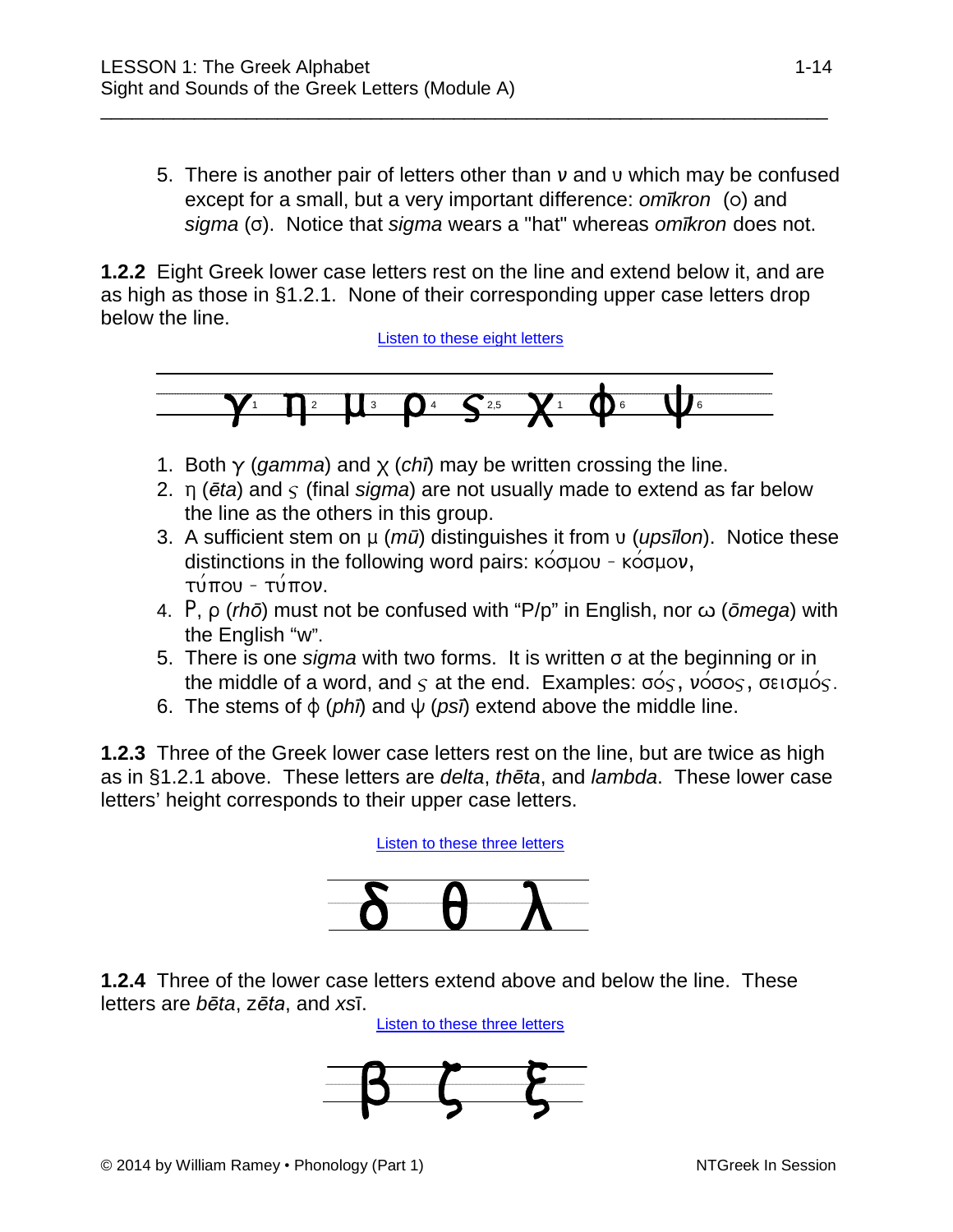Below are all of the lower case letters in their alphabetical order. This may prove helpful, because it illustrates their respective height when written together.

\_\_\_\_\_\_\_\_\_\_\_\_\_\_\_\_\_\_\_\_\_\_\_\_\_\_\_\_\_\_\_\_\_\_\_\_\_\_\_\_\_\_\_\_\_\_\_\_\_\_\_\_\_\_\_\_\_\_\_\_\_\_\_\_\_\_\_\_\_\_

# [Listen](https://www.inthebeginning.org/ntgreek/alphabet/alphabet.mp3) αβγδεζηθικλμνξοπρστυφχψω

#### **1.3 Greek Capital Letters [Listen](https://www.inthebeginning.org/ntgreek/lesson1/mp3/1_3.mp3)**

All of the capital letters are of uniform height and rest on the base line. They should be learned in conjunction with their corresponding small letters.

When practicing, aim at simplicity, clarity, and ease of recognition. Use the animated examples [on-line](https://www.inthebeginning.org/ntgreek/alphabet/alphabet.htm) or those given below to learn how to form the characters. Every student will develop their own writing style, and slight variations from the printed forms below will not generally cause confusion.



**1.3.1** Nine capital letters do not correspond to their small letters. These capital letters are  $\Gamma$ ,  $\Delta$ ,  $\Gamma$ ,  $\Gamma$ ,  $\Delta$ ,  $\Gamma$ ,  $\sum$ ,  $\Upsilon$  and  $\Omega$ . Special attention to these upper case letters are required in order to associate them with their lower case letters.

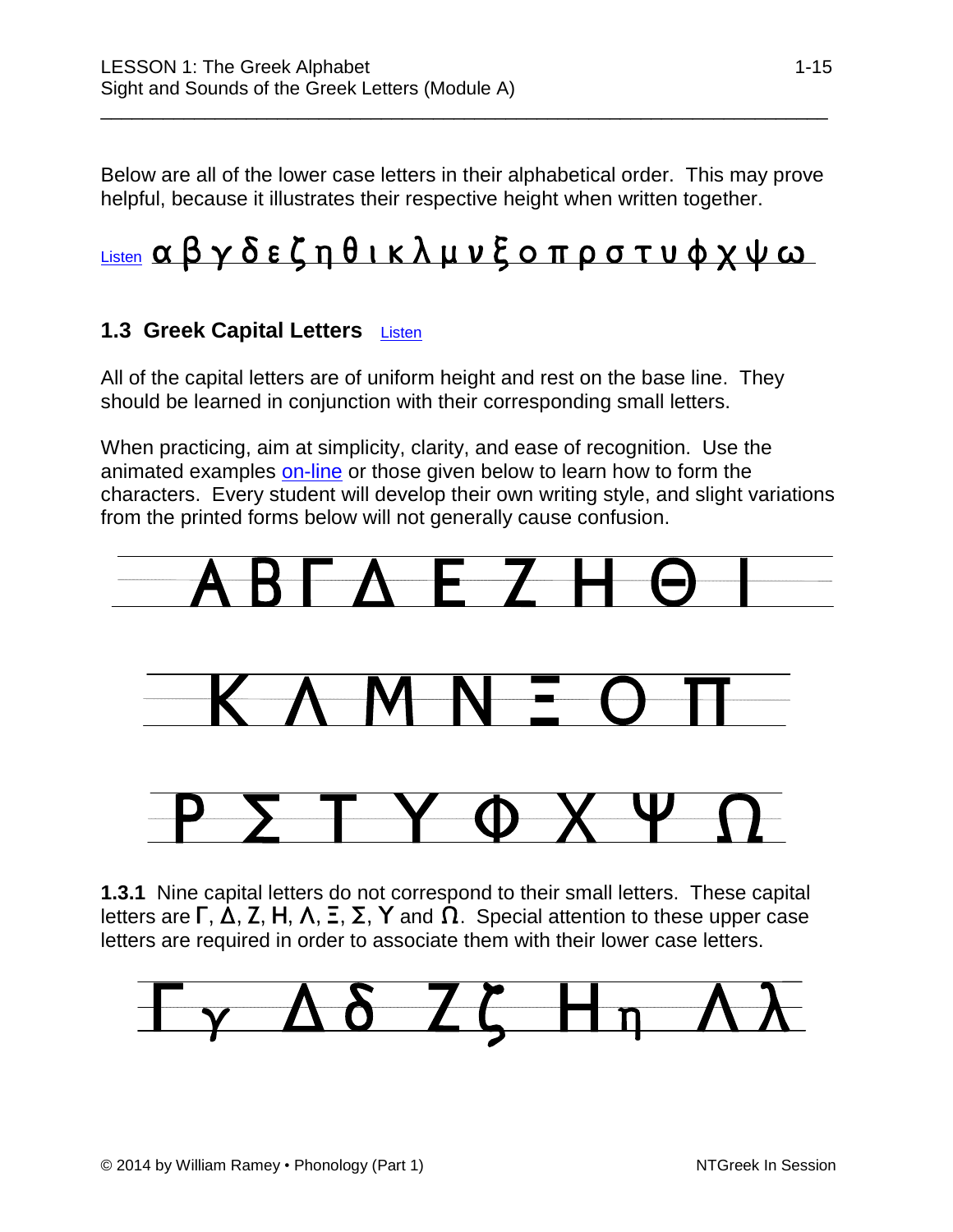

The chart in the next section summarizes and highlights what has been presented thus far for all the Greek letters, which will be helpful as a review. The alphabetical letter names of the three variable vowels, *alpha*, *iōta*, and *upsīlon,* should be pronounced long when reciting the alphabet.

#### **1.4 The Greek Alphabet Charted**

The capital and small letters appear in the first column, with their Greek and English spellings in the second and third columns, respectively. Breathing marks and accents have been included where appropriate (these will be introduced in Lesson Five). The fourth column gives an English approximate pronunciation of the Greek letter, and its phonetic value in the fifth column. The sixth column illustrates the English equivalent (transliteration) to the Greek letter.

The word *alphabet* ( $\alpha \lambda \phi \alpha \beta \eta \tau \infty$  from  $\alpha \lambda \phi \alpha + \beta \eta \tau \alpha$ ) is derived from the first two letters of the twenty-four Greek letters commonly used by the Greeks. The consonants employed in the Greek alphabet are for the most part adapted from the Phoenician alphabet.

Originally the Greek alphabet had several other letters, but they dropped out of use before the New Testament era. However, their continued influence is still felt, especially in Greek verbs. In addition, the Greeks added five other letters that were not part of the Phoenician alphabet  $(v, \phi, \chi, \psi)$  and  $\omega$ , which are the last five letters of the Greek alphabet).

The Greek alphabetical letters did double duty, serving also as numbers. For example, First John was written as  $\int \omega \alpha v v \omega$  A  $\Delta$  (A = first letter in the alphabet), Second John was  $\int \omega \alpha \nu \nu \nu \nu$   $B'$  (B = second letter in the alphabet), and Third John was  $\int \omega \alpha v v \omega \int'$  (  $\Gamma$  = third letter in the alphabet).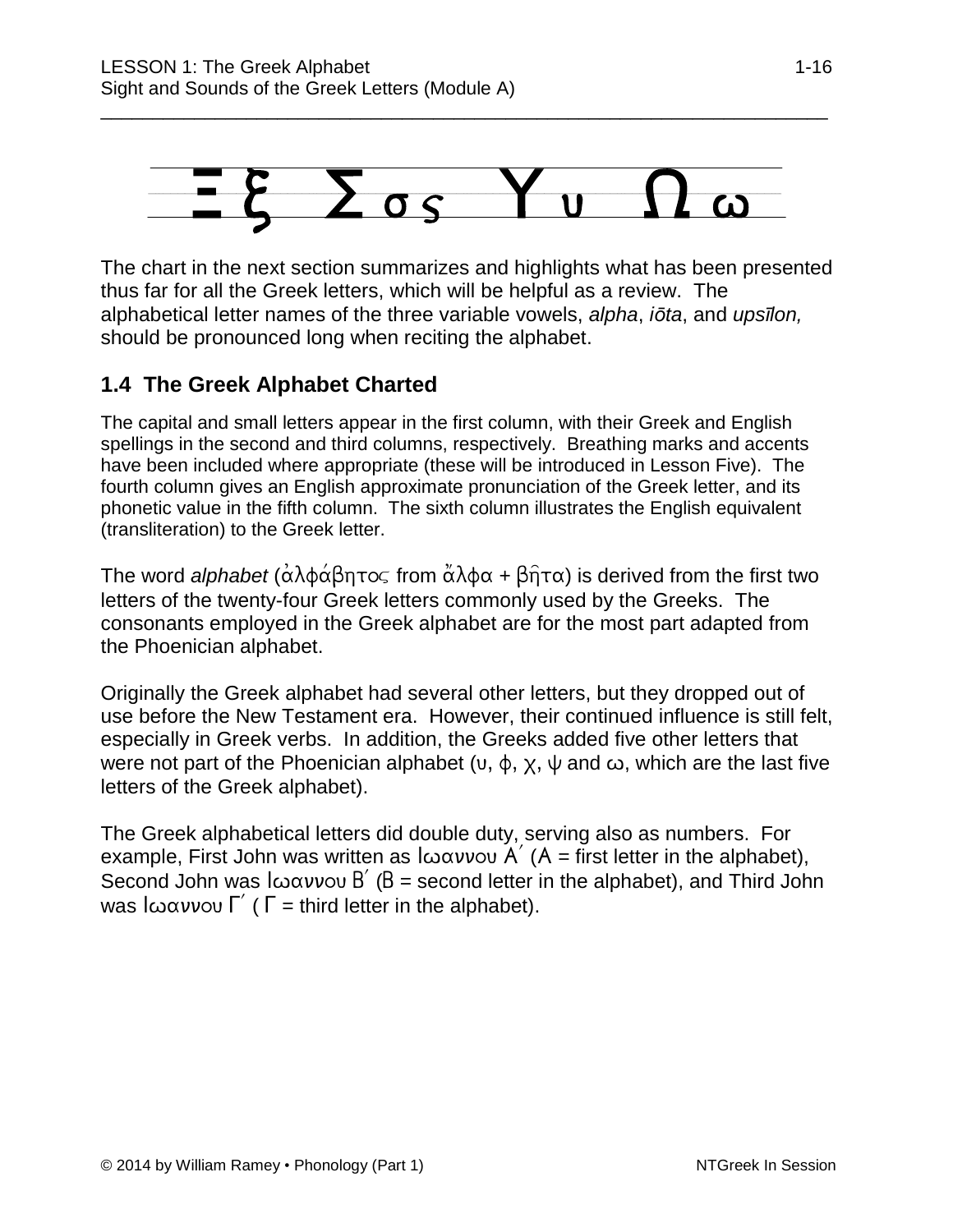| <b>Letter</b>                 | <b>Greek</b>                               | <b>English</b> | <b>Sounds As</b> | <b>Phonetic</b>                                   | Trsl.        |
|-------------------------------|--------------------------------------------|----------------|------------------|---------------------------------------------------|--------------|
| $A \alpha$                    | άλφα                                       | ālphā          | ahl-fah          | a in father (long)<br>a in dad (short)            | a            |
| Bβ                            | βῆτα                                       | bētā           | bay-tah          | <b>b</b> in ball                                  | $\mathbf b$  |
| Гγ                            | γάμμα                                      | gāmmā          | gahm-mah         | g in got                                          | g            |
| Δ δ                           | δέλτα                                      | děltā          | dell-tah         | d in dog                                          | d            |
| $E \epsilon$                  | $\overline{\overset{\pi}{\epsilon}}$ ψιλόν | ěpsīlǒn        | eh-pseeh-lawn    | e in net                                          | e            |
| Zζ                            | $\zeta$ ητα                                | zētā           | zay-tah          | <b>z</b> in gaze (initial)<br>dz in adz (medial)  | z            |
| $H \eta$                      | $\hat{\vec{\eta}}$ τα                      | ētā            | ay-tah           | e in obey                                         | ē            |
| $\Theta$ $\theta$             | θ <sub>η</sub> τα                          | thētā          | thay-tah         | th in this                                        | th           |
| Iι                            | Ϊῶτα                                       | iōtā           | yi-oh-tah        | <i>i</i> in machine (long)<br>i in hit (short)    | i            |
| Kκ                            | κάππα                                      | kăppā          | kap-pah          | k in kin                                          | k            |
| $\Lambda \lambda$             | λάμβδα                                     | lāmbdā         | lahm-dah         | I in lot                                          | I            |
| $M \mu$                       | $\overline{\mu \nu}$                       | mū             | mew              | m in man                                          | m            |
| Nν                            | $v\hat{v}$                                 | nū             | new              | <b>n</b> in new                                   | n            |
| Ξξ                            | $\xi$ î                                    | XSĪ            | x-see            | x in axe                                          | X            |
| O <sub>o</sub>                | ο μικρον                                   | <b>ŏmīkron</b> | au-me-krahn      | ough in ought                                     | $\mathbf{o}$ |
| Ππ                            | $\pi$                                      | pī             | peeh             | <b>p</b> in <b>party</b>                          | p            |
| $P_{\rho}$                    | $\hat{\omega}$                             | rhō            | hrow             | r in ride<br>rh in rhino (aspirate)               | r            |
| $\Sigma$ $\sigma$ $\varsigma$ | σίγμα                                      | sĭgmā          | sig-mah          | s in sit (unvoiced)<br>s in is (voiced)           | S            |
| Ττ                            | ταυ                                        | tau            | tau              | t in talk                                         | t            |
| Yυ                            | ὖ ψιλόν                                    | ūpsīlon        | ew-pseeh-lawn    | <b>u</b> in lute (long)<br><b>u</b> in put (short | y, u         |
| $\Phi \phi$                   | $\phi$ î                                   | phī            | fee              | ph in phone                                       | ph           |
| $X_{X}$                       | $\chi\hat{\text{i}}$                       | chī            | khey             | ch in chemist                                     | ch           |
| Ψψ                            | $\hat{\psi}$                               | psī            | psee             | ps in psalm (initial)<br>ps in lips (medial)      | ps           |
| $\bf{\Omega}$ ယ               | ώ μέγα                                     | ō měgā         | oh-may-gah       | o in note                                         | Ō            |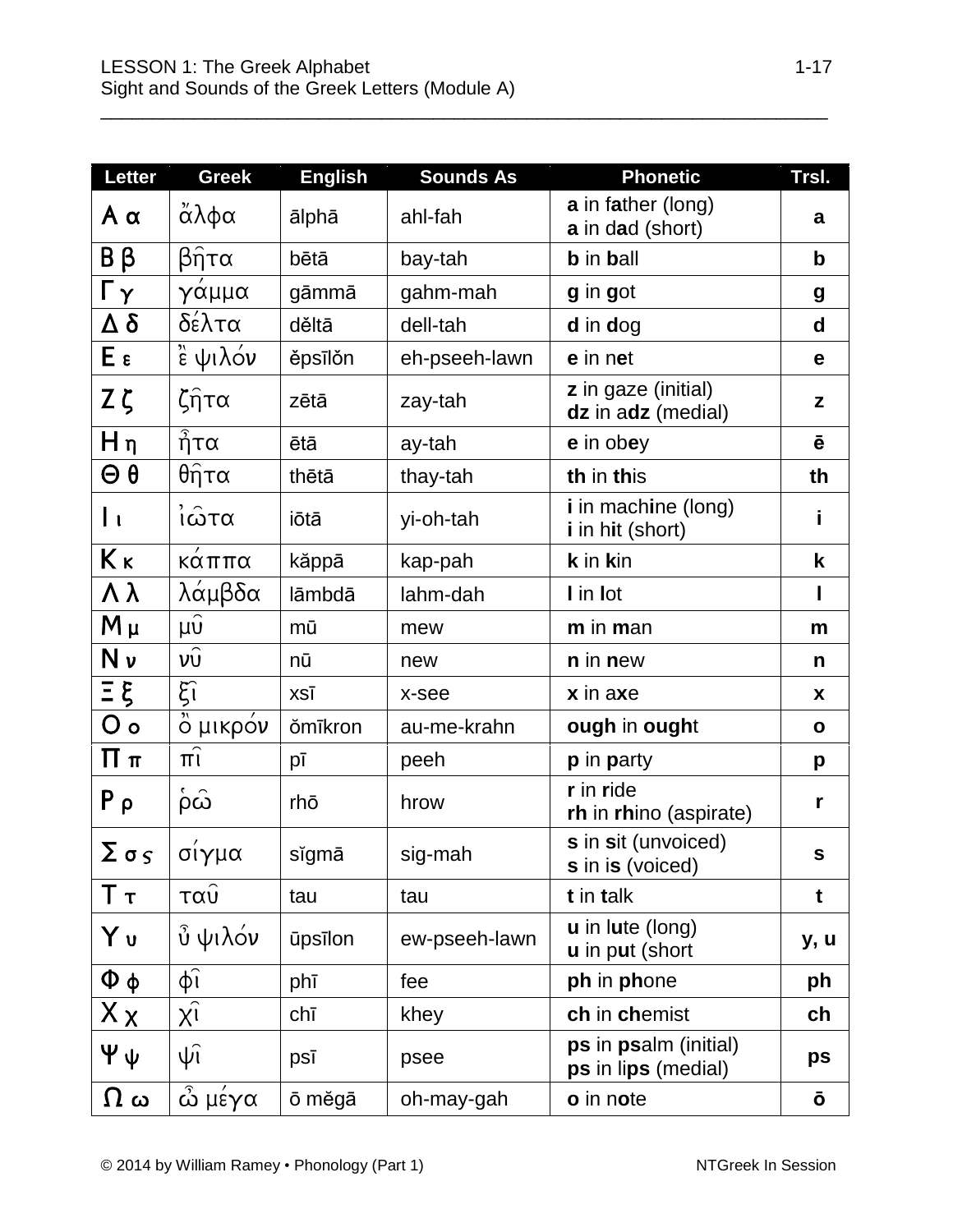#### **1.5 Further Information**

A near full size reproduction of Acts 1:1-5 from Codex Vaticanus is below. Codex Vaticanus is a fourth-century Greek text. In the first column is the Codex Vaticanus. The second column displays the passage transcribed into a modern (SPIonic) type. How many of the letters can you recognize?

\_\_\_\_\_\_\_\_\_\_\_\_\_\_\_\_\_\_\_\_\_\_\_\_\_\_\_\_\_\_\_\_\_\_\_\_\_\_\_\_\_\_\_\_\_\_\_\_\_\_\_\_\_\_\_\_\_\_\_\_\_\_\_\_\_\_\_\_\_\_

к томменитатомлогон **СПОІНСАМННПЄРІПАНГ»** *ΦΘΕΟΦΙΑΕΦΝΗΓΣΑΤΟ* ΓΕΠΟΙΕΙΝΤΕΚΑΙΔΙΔΑΣΚΑΓ **АХРИСНМЕРАСЕНТЕІДА** МЕНОСТОІСАПОСТОАОК ΔΙΑΠΝΕΥΜΑΤΟΣΑΓΙΟΥΟΥΣ **ΕΣΕΛΕΣΑΤΟΛΝΕΛΗΜΦΟΗ OICKAIFIA PECTHCENEM** TONZWNTAMETATON **ΘΕΙΝΑΥΤΟΝΕΝΠΟΛΑΟΙ**Ε ΤΕΚΜΗΓΙΟΙΣΔΙΗΜΕΓΩΝ **TECCEPAKONTAOITTAN МЕНОСАУТОІСКАІАЄГФ ТАПЕРІТНСВАСІАЄІАСІ-ўбт КАІСҮНА АІZOMENOCIP [HEFCIACNAYTOICATIO** ιεγοτολγΜωΝΜΗΧωγι ZECONIAAAATIEJIMENEJ *THNEΠΑΓΓΕΛΕΙΑΝΤΟΥ* **ПАТРОСНННКО УСАТЕЙ ОТПОАННСМЕНЕВАПП СЕНТААТТУМЕГСАЕЕН ПНЕҮМАТІВА ПТІ СОНС COEAΓΙΩΟΥΜΕΤΑΠΟΑΜ** ТАҮТАСНМЕРАС ОІМЕН

ΤΟΝΜΕΝΠΡΩΤΟΝΛΟΓΟΝ ΕΠΟΙΗΣΑΜΗΝΠΕΡΙΠΑΝΤΩ ΩΘΕΟΦΙΛΕΩΝΗΡΞΑΤΟ ΙΣΠΟΙΕΙΝΤΕΚΑΙΔΙΔΑΣΚΕΙ ΑΧΡΙΗΣΗΜΕΡΑΣΕΝΤΕΙΛΑ ΜΕΝΟΣΤΟΙΣΑΠΟΣΤΟΛΟΙΣ ΔΙΑΠΝΕΥΜΑΤΟΣΑΓΙΟΥΟΥΣ ΕΞΕΛΕΞΑΤΟΑΝΕΛΗΜΦΘΗ· ΟΙΣΚΑΙΠΑΡΕΣΤΗΣΕΝΕΑΥ ΤΟΝΖΩΝΤΑΜΕΤΑΤΟΠΑ ΘΕΙΝΑΥΤΟΝΕΝΠΟΛΛΟΙΣ **TFKMHPIOIS AIHMFPON** ΤΕΣΣΕΡΑΚΟΝΤΑΟΠΤΑΝΟ ΜΕΝΟΣΑΥΤΟΙΣΚΑΙΛΕΓΩ ΤΑΠΕΡΙΤΗΣΒΑΣΙΛΕΙΑΣΤΟΥΘΥ· ΚΑΙΣΥΝΑΛΙΖΟΜΕΝΟΣΠΑ ΡΗΓΓΕΙΛΕΝΑΥΤΟΙΣΑΠΟ ΙΕΡΟΣΟΛΥΜΩΝΜΗΧΩΡΙ ΖΕΣΘΑΙΑΛΛΑΠΕΡΙΜΕΝΕΙ THNETTAFFEAEIANTOY ΠΑΤΡΟΣΗΝΗΚΟΥΣΑΤΕΜ ΟΤΙΙΩΑΝΝΗΣΜΕΝΕΒΑΠΤΙ **ΣΕΝΥΔΑΤΙΥΜΕΙΣΔΕΕΝ** ΠΝΕΥΜΑΤΙΒΑΠΤΙΣΘΗΣΕ ΣΘΕΑΓΙΩΟΥΜΕΤΑΠΟΛΛΑΣ ΤΑΥΤΑΣΗΜΕΡΑΣ ΟΙΜΕΝ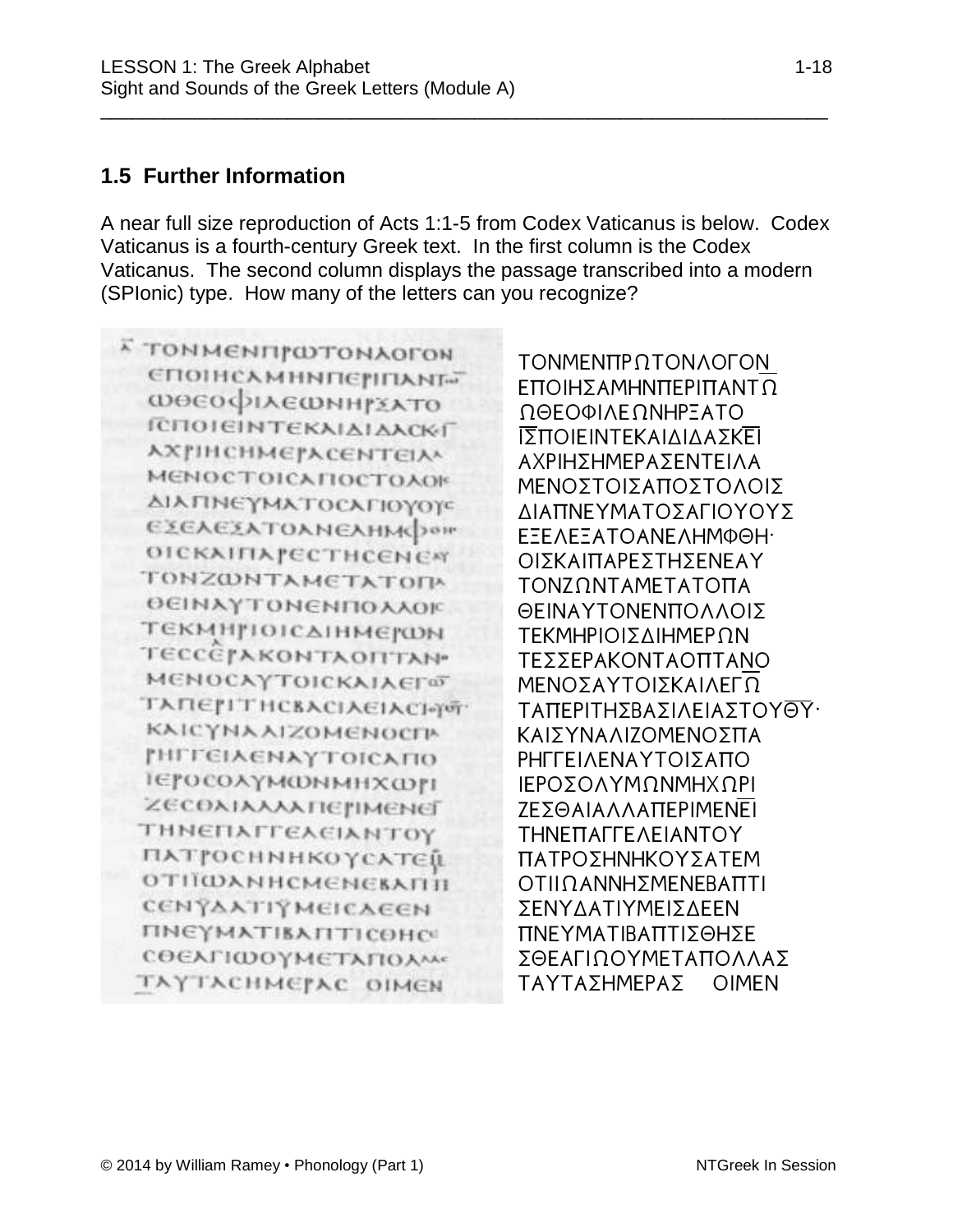#### **1** STUDY GUIDE<br>
Sight and Sounds of<br>
The Letters and Pronur<br>
Phonology (Part 1) Sight and Sounds of the Greek Letters (Module A) The Letters and Pronunciation of the Greek Alphabet Phonology (Part 1)

The goal of this lesson is to learn to say and write the Greek letters. First practice writing the small letters (lower case letters) with the guide given below, pronouncing each letter every time you write it. If you need added help in forming these Greek letters, an [on-line](https://www.inthebeginning.org/ntgreek/alphabet/alphabet.htm) animated tutorial is available. In Exercise 2, you will practice writing the capitals. Exercise 1: Practice forming the Greek small letters

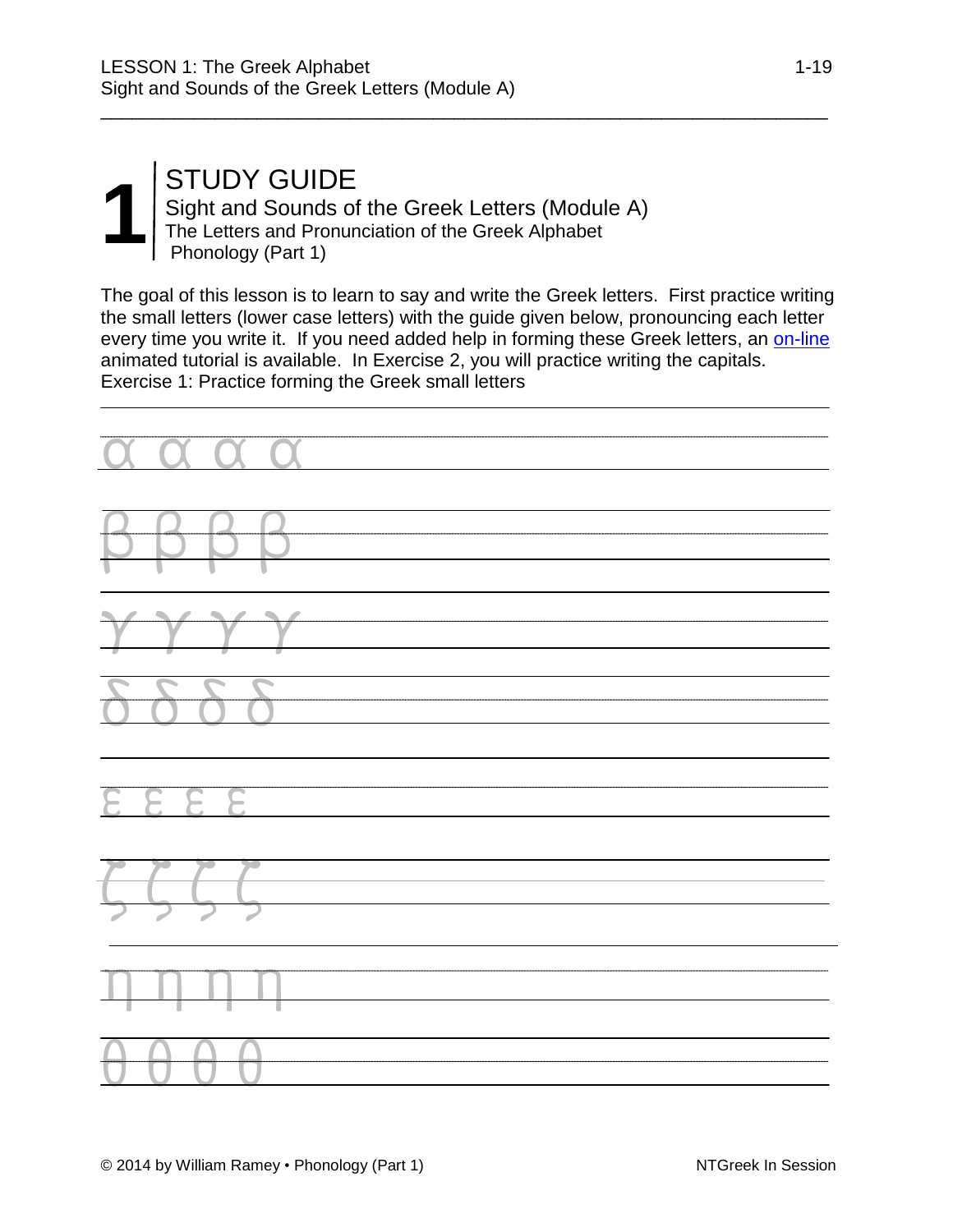#### LESSON 1: The Greek Alphabet 1-20 Sight and Sounds of the Greek Letters (Module A)

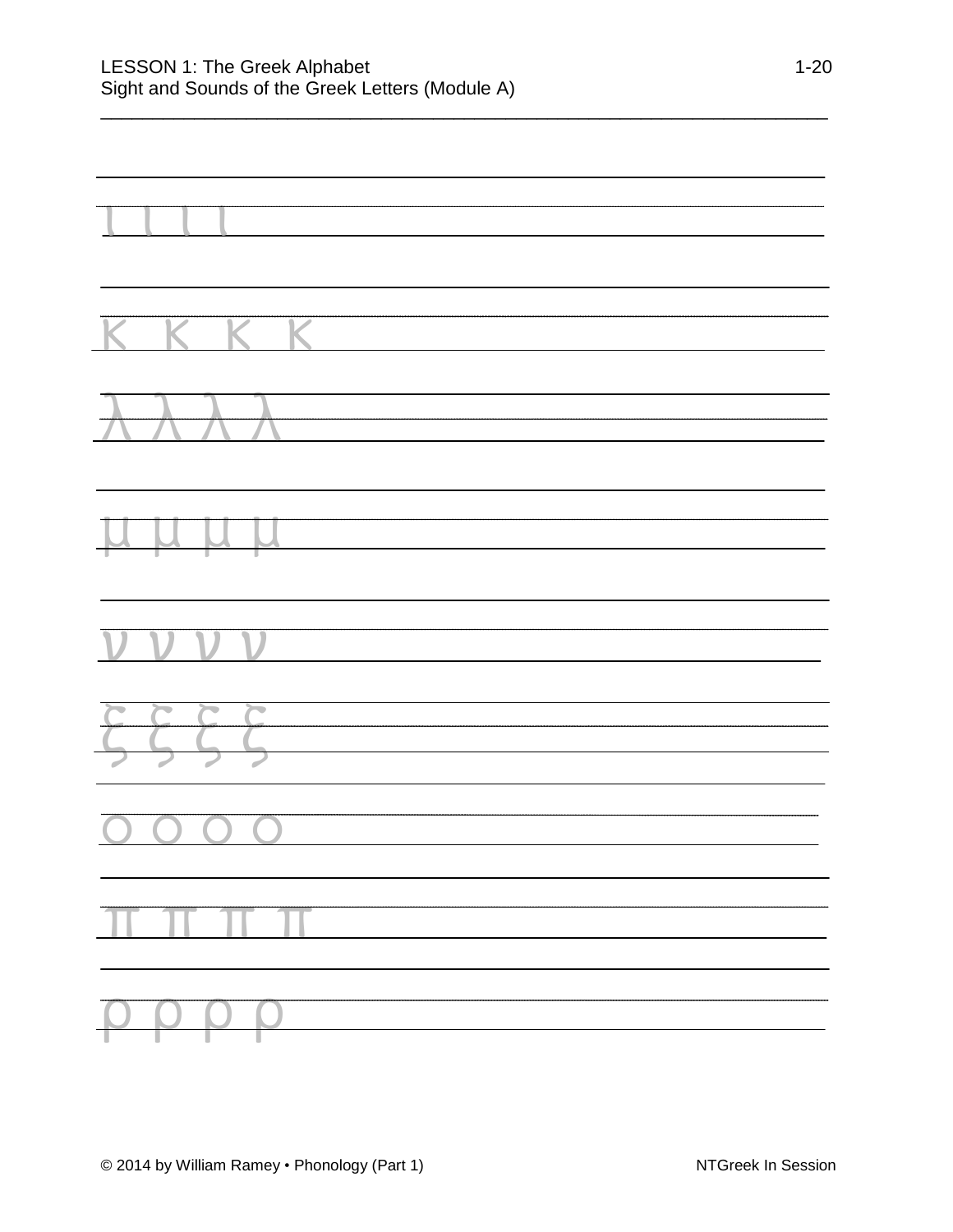

Exercise 2: Practice associating the Greek small and capital letters

Practice writing all the capital letters with their matching small letters in their alphabetical order. This is very important that you do this. Acquire the habit to pronounce each letter as you write it. Write and say these letters until you can do so with ease. Do not proceed until you can!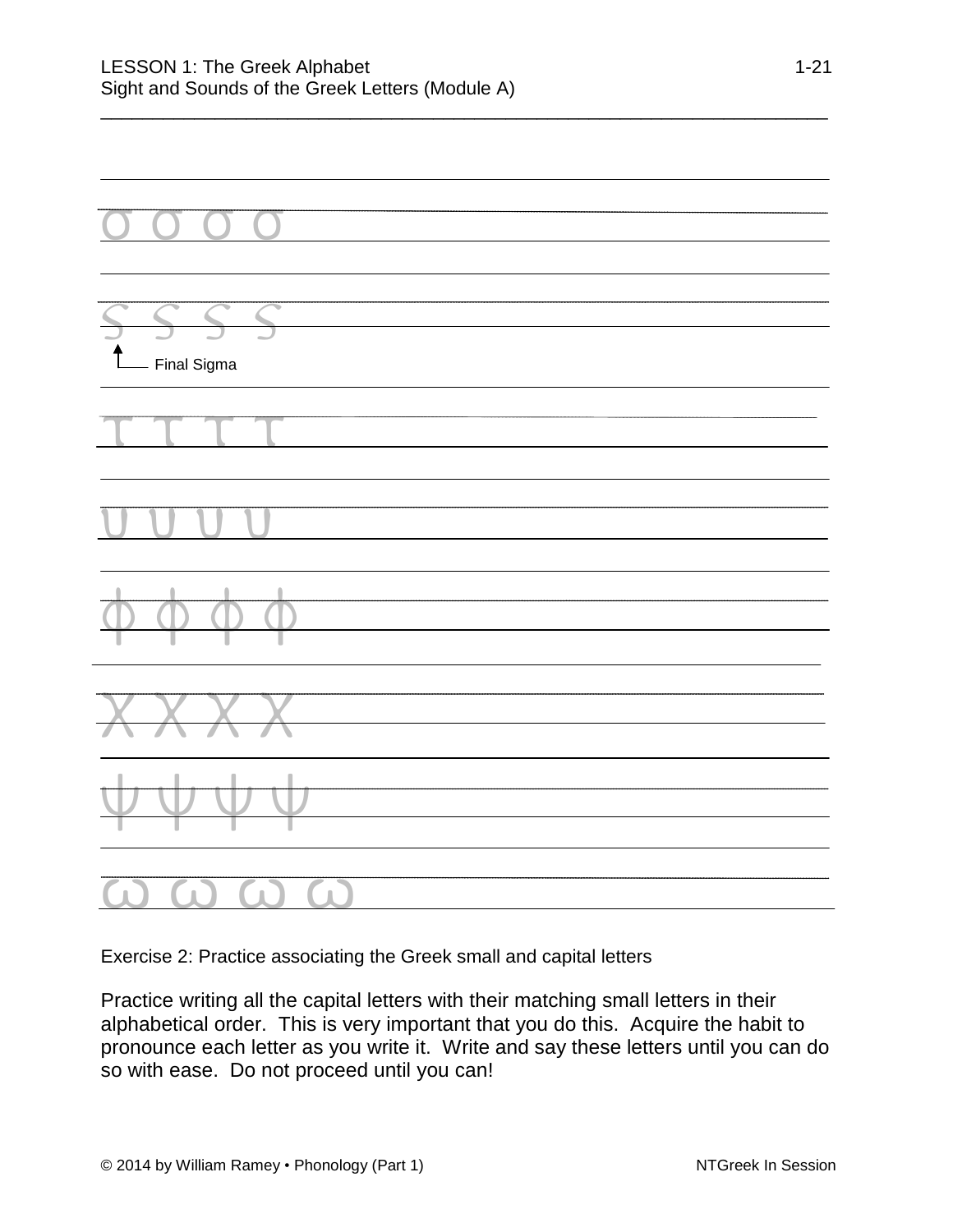| $\overline{\phantom{a}}$<br>J |
|-------------------------------|
|                               |
|                               |
| $\overline{\phantom{a}}$      |
|                               |
|                               |
|                               |
|                               |
|                               |
| ш                             |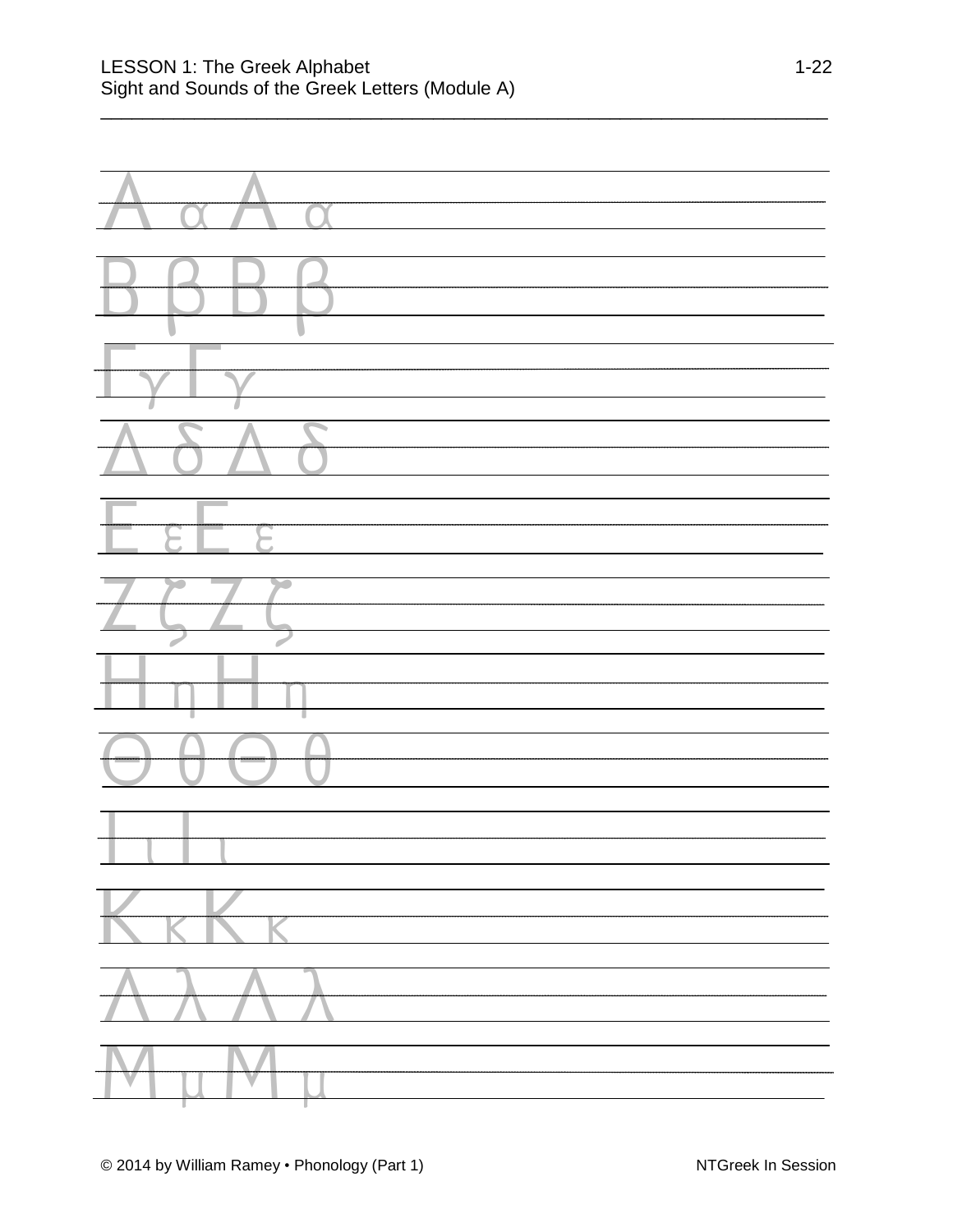| $\sum_{0} \frac{1}{0}$ |
|------------------------|
| $\sqrt{\tau}$          |
|                        |
|                        |
|                        |
|                        |
|                        |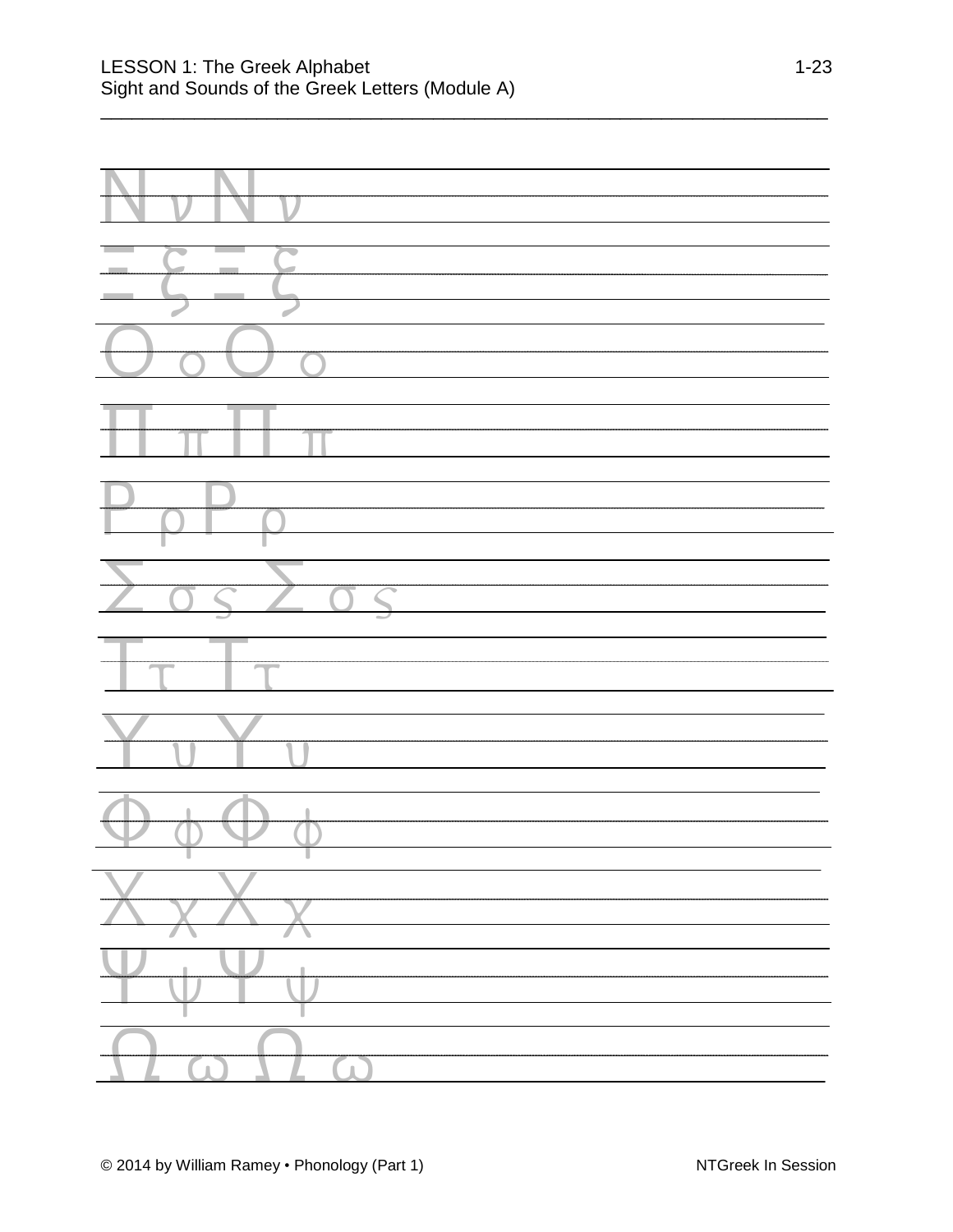Exercise 3: Writing the Greek alphabetical letters from memory

Write both capital and small letters of the Greek alphabet from memory. Write the capital letters on the left side of the column and the small letters on the right side.

\_\_\_\_\_\_\_\_\_\_\_\_\_\_\_\_\_\_\_\_\_\_\_\_\_\_\_\_\_\_\_\_\_\_\_\_\_\_\_\_\_\_\_\_\_\_\_\_\_\_\_\_\_\_\_\_\_\_\_\_\_\_\_\_\_\_\_\_\_\_

|                  | Capital | Small | Capital | Small |     | Capital | Small |
|------------------|---------|-------|---------|-------|-----|---------|-------|
| 1.               |         |       | 9.      |       | 17. |         |       |
| 2.               |         |       | 10.     |       | 18. |         |       |
| $\overline{3}$ . |         |       | 11.     |       | 19. |         |       |
| 4.               |         |       | 12.     |       | 20. |         |       |
| 5.               |         |       | 13.     |       | 21. |         |       |
| 6.               |         |       | 14.     |       | 22. |         |       |
| 7.               |         |       | 15.     |       | 23. |         |       |
| 8.               |         |       | 16.     |       | 24. |         |       |

#### **Exercise 4: Fill in the blank with the correct answer**

- 1. How many letters are there in the Greek alphabet?
- 2. There are \_\_\_\_\_\_\_\_\_\_ vowels and \_\_\_\_\_\_\_\_\_\_\_\_\_\_\_\_\_\_ consonants in the Greek alphabet.
- 3. Eleven Greek small letters do not extend below the line when writing them, and are approximately as wide as they are high. These letters are:  $\frac{1}{\sqrt{2}}$ ,  $\frac{1}{\sqrt{2}}$ , \_\_\_\_\_\_, \_\_\_\_\_, \_\_\_\_\_, \_\_\_\_\_, \_\_\_\_\_, \_\_\_\_\_, \_\_\_\_\_, \_\_\_\_\_, and \_\_\_\_\_.
- 4. Eight Greek small letters rest on the line and extend below it when writing them. These letters are:  $\frac{1}{(1, 1)}$   $\frac{1}{(1, 1)}$   $\frac{1}{(1, 1)}$   $\frac{1}{(1, 1)}$   $\frac{1}{(1, 1)}$  and  $\frac{1}{(1, 1)}$ .
- 5. Three Greek small letters extend slightly above and below the line. What ones are they? \_\_\_\_\_, \_\_\_\_\_, and \_\_\_\_\_.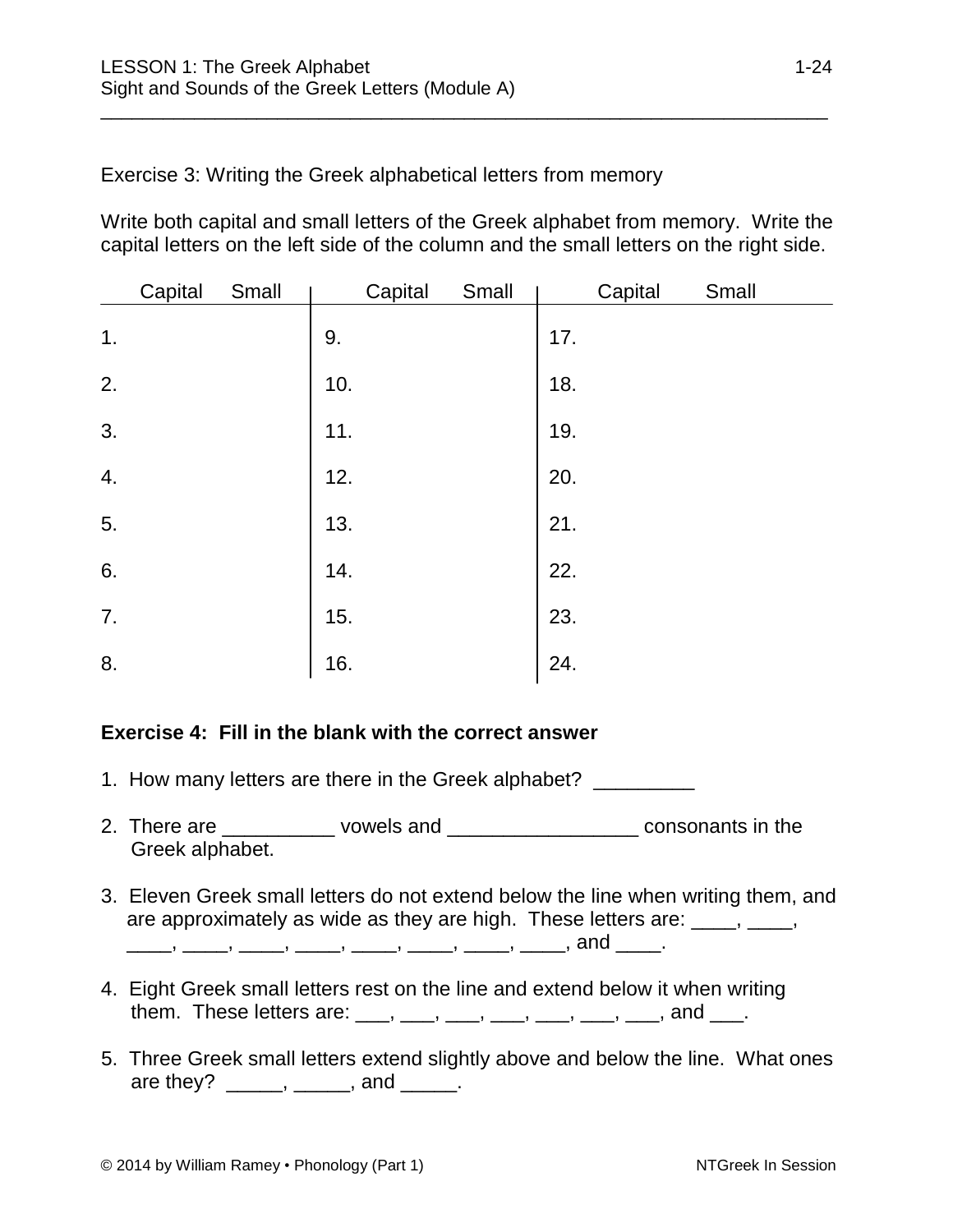- 6. All the Greek capital letters are of \_\_\_\_\_\_\_\_\_ height and \_\_\_\_\_\_\_\_ on the base line.
- 7. Vowels are the basic sound in speech, made by vibrating the \_\_\_\_\_\_\_\_\_\_\_\_\_\_\_.

#### **Exercise 5: True or False Questions**

- 1. When pronouncing the vowels, all of them are voiced. True False
- 2. When pronouncing the consonants, all of them are voiced. True False
- 3. Modern Greek is spoken today like Reconstructed New Testament Greek. True False.
- 4. Desiderius Erasmus was a pharmacist in the early 1800s. True False
- 5. The twenty-four Greek alphabetical characters represent twenty-four different phonemes in Erasmian Greek pronunciation. True False
- 6. English is spoken identically in Australia, Great Britain, and the United States. True False
- 7. Modern Greek is not pronounced any differently today than when the Apostle Paul spoke it in the First Century A.D. True False

Exercise 6: Practice saying your "AB  $\Gamma$ s"

Listen to [the Greek Alphabet](https://www.inthebeginning.org/ntgreek/alphabet/alphabet.mp3)

 $A\alpha$   $B\beta$   $\Gamma$   $\gamma$   $\Delta\delta$   $E$   $\epsilon$   $Z\zeta$   $H$ <sub>n</sub>  $\Theta$  $\theta$ 11 KK AX Mu Nv Eg Oo IIT  $P_{\rho}$   $\Sigma_{OS}$  Tr Yu Φφ X<sub>X</sub> Ψψ Ωω